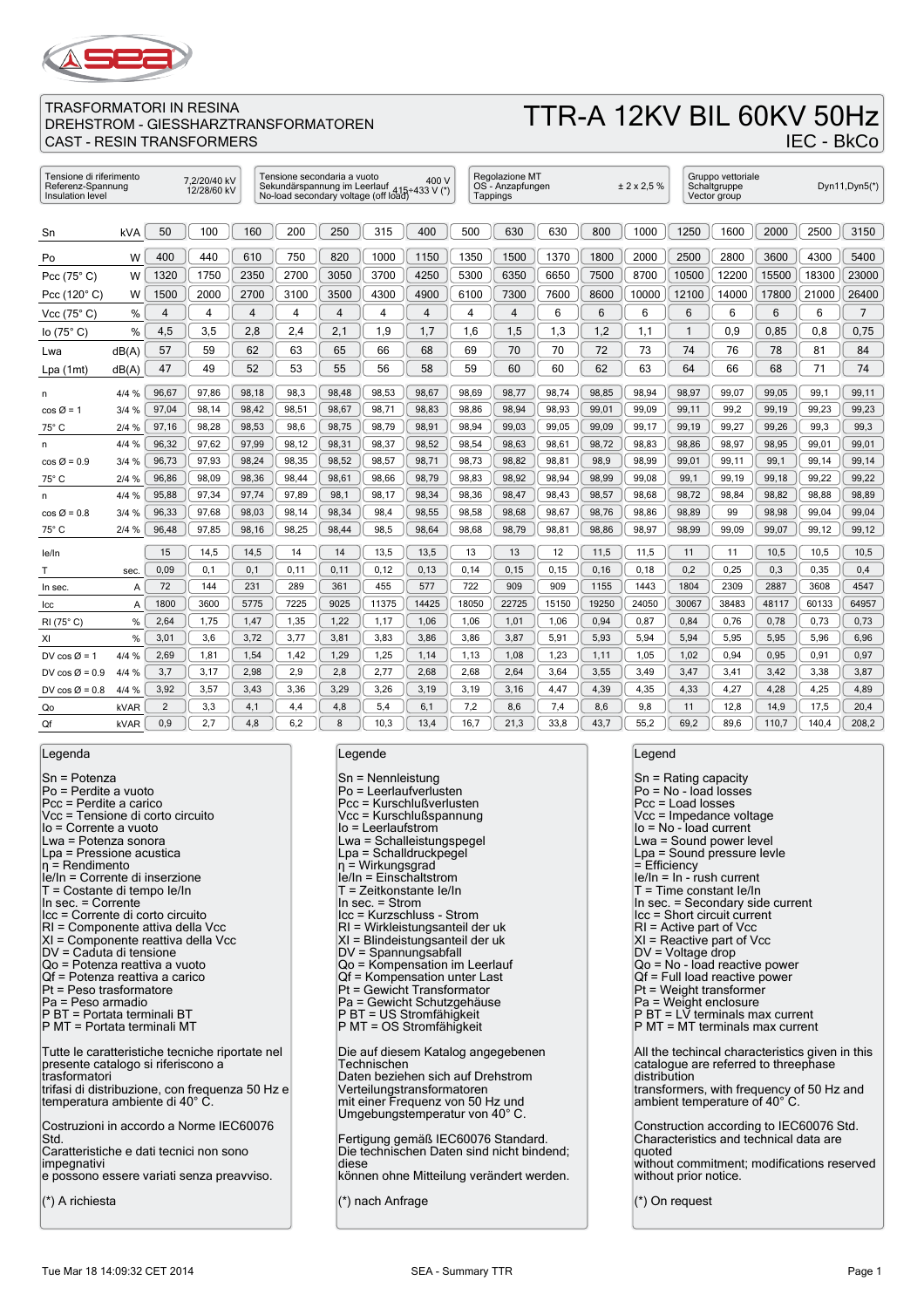

# TTR-A 12KV BIL 60KV 50Hz IEC - BkCo

 $\overline{\mathbb{F}}$ 







| Sn                                                                                          | kVA                                                                     | 50   | 100  | 160  | 200  | 250  | 315  | 400  | 500  | 630  | 630  | 800  | 1000 | 1250 | 1600 | 2000 | 2500 | 3150 |
|---------------------------------------------------------------------------------------------|-------------------------------------------------------------------------|------|------|------|------|------|------|------|------|------|------|------|------|------|------|------|------|------|
| Trasformatore IP00 - Transformator IP00 - Transformer IP00                                  |                                                                         |      |      |      |      |      |      |      |      |      |      |      |      |      |      |      |      |      |
|                                                                                             | mm                                                                      | 970  | 1030 | 1250 | 1280 | 1340 | 1360 | 1450 | 1480 | 1520 | 1520 | 1580 | 1650 | 1760 | 1870 | 1900 | 2030 | 2170 |
| W                                                                                           | mm                                                                      | 570  | 630  | 660  | 670  | 670  | 770  | 770  | 780  | 790  | 800  | 810  | 970  | 970  | 970  | 1270 | 1270 | 1270 |
| н                                                                                           | mm                                                                      | 1070 | 1150 | 1240 | 1270 | 1340 | 1400 | 1480 | 1530 | 1620 | 1600 | 1700 | 1830 | 1900 | 2020 | 2160 | 2320 | 2340 |
| <b>TW</b>                                                                                   | kg                                                                      | 440  | 600  | 770  | 850  | 940  | 1090 | 1320 | 1500 | 1790 | 1710 | 1930 | 2300 | 2720 | 3360 | 3880 | 4660 | 5600 |
| Armadio IP20 / IP21 / IP31 - Schtzgehäuse IP20 / IP21 / IP31 - Enclosure IP20 / IP21 / IP31 |                                                                         |      |      |      |      |      |      |      |      |      |      |      |      |      |      |      |      |      |
| Α                                                                                           | mm                                                                      | 1550 | 1550 | 1550 | 1550 | 1750 | 1750 | 1750 | 1950 | 1950 | 1950 | 1950 | 2150 | 2150 | 2350 | 2350 | 2750 | 2750 |
| B                                                                                           | mm                                                                      | 895  | 895  | 895  | 895  | 995  | 995  | 995  | 1195 | 1195 | 1195 | 1195 | 1195 | 1195 | 1395 | 1395 | 1545 | 1545 |
| C                                                                                           | mm                                                                      | 1600 | 1620 | 1620 | 1620 | 2000 | 2000 | 2000 | 2200 | 2200 | 2200 | 2200 | 2460 | 2460 | 2710 | 2770 | 3020 | 3050 |
| Pa                                                                                          | kg                                                                      | 250  | 250  | 250  | 250  | 300  | 300  | 300  | 400  | 400  | 400  | 400  | 450  | 450  | 550  | 550  | 700  | 700  |
|                                                                                             | Armadio IP23 / IP33 - Schutzgehäuse IP23 / IP33 - Enclosure IP23 / IP33 |      |      |      |      |      |      |      |      |      |      |      |      |      |      |      |      |      |
| A <sub>1</sub>                                                                              | mm                                                                      | 1830 | 1830 | 1830 | 1830 | 2030 | 2030 | 2030 | 2230 | 2230 | 2230 | 2230 | 2430 | 2430 | 2590 | 2590 | 2990 | 2990 |
| <b>B1</b>                                                                                   | mm                                                                      | 1180 | 1180 | 1180 | 1180 | 1280 | 1280 | 1280 | 1480 | 1480 | 1480 | 1480 | 1480 | 1480 | 1640 | 1640 | 1790 | 1790 |
| C <sub>1</sub>                                                                              | mm                                                                      | 1500 | 1520 | 1520 | 1520 | 1900 | 1900 | 1900 | 2100 | 2100 | 2100 | 2100 | 2360 | 2360 | 2560 | 2620 | 3020 | 3050 |
| Pa1                                                                                         | kg                                                                      | 250  | 250  | 250  | 250  | 300  | 300  | 300  | 400  | 400  | 400  | 400  | 450  | 450  | 550  | 550  | 700  | 700  |
| Dati Comuni - Allgemeine Daten - Common Data                                                |                                                                         |      |      |      |      |      |      |      |      |      |      |      |      |      |      |      |      |      |
|                                                                                             | mm                                                                      | 420  | 520  | 520  | 520  | 520  | 670  | 670  | 670  | 670  | 670  | 670  | 820  | 820  | 820  | 1070 | 1070 | 1070 |
| D                                                                                           | mm                                                                      | 100  | 125  | 125  | 125  | 125  | 125  | 125  | 125  | 125  | 125  | 125  | 160  | 160  | 160  | 200  | 200  | 200  |
|                                                                                             | mm                                                                      | 35   | 40   | 40   | 40   | 40   | 40   | 40   | 40   | 40   | 40   | 40   | 50   | 50   | 50   | 70   | 70   | 70   |
| Terminali - Anschlüssen - Terminals                                                         |                                                                         |      |      |      |      |      |      |      |      |      |      |      |      |      |      |      |      |      |
| P <sub>B</sub> T                                                                            | A                                                                       | 500  | 500  | 500  | 500  | 500  | 750  | 750  | 750  | 1000 | 1000 | 1300 | 1600 | 2000 | 2500 | 3100 | 3800 | 4600 |
| P MT                                                                                        | A                                                                       | 250  | 250  | 250  | 250  | 250  | 250  | 250  | 250  | 250  | 250  | 250  | 250  | 250  | 250  | 250  | 250  | 400  |
| P Neutro                                                                                    | A                                                                       | 500  | 500  | 500  | 500  | 500  | 750  | 750  | 750  | 1000 | 1000 | 1300 | 1600 | 2000 | 2500 | 3100 | 3800 | 4600 |
|                                                                                             |                                                                         |      |      |      |      |      |      |      |      |      |      |      |      |      |      |      |      |      |





# Terminali MT - Terminals HV - Bornes HT - NS Anschluessen<br>Fig. 4



| P BT | A  | 500                      | 750                      | 1000 | 1300 | 1600 | 2000 | 2500 | 3100 | 3800 | 4600 |                          |                          |                          |  |
|------|----|--------------------------|--------------------------|------|------|------|------|------|------|------|------|--------------------------|--------------------------|--------------------------|--|
| P MT | А  |                          |                          |      |      |      |      |      |      |      |      | 250                      | 400                      | 630                      |  |
| Fig. |    |                          |                          | 2    | 2    | 3    | 3    | 3    | 3    | 3    | 3    | 4                        | $\overline{4}$           | 4                        |  |
| а    | mm | 40                       | 60                       | 80   | 80   | 100  | 100  | 120  | 120  | 120  | 140  |                          | $\overline{\phantom{a}}$ |                          |  |
| s    | mm | 5                        | 6                        | 6    | 8    | 8    | 10   | 10   | 12   | 15   | 15   | $\overline{\phantom{a}}$ | $\overline{\phantom{0}}$ | $\overline{\phantom{0}}$ |  |
| b    | mm | 20                       | 30                       | 40   | 40   | 50   | 50   | 60   | 60   | 60   | 70   |                          |                          | $\sim$                   |  |
| c    | mm | $\overline{\phantom{0}}$ | $\overline{\phantom{a}}$ | 20   | 20   | 25   | 25   | 30   | 30   | 30   | 35   | <b>.</b>                 |                          | $\overline{\phantom{0}}$ |  |
| е    | mm | 13                       | 13                       | 13   | 13   | 18   | 18   | 18   | 18   | 18   | 18   |                          |                          |                          |  |
| М    |    | $\overline{\phantom{a}}$ |                          |      |      |      |      |      |      |      |      | 12                       | 16                       | 20                       |  |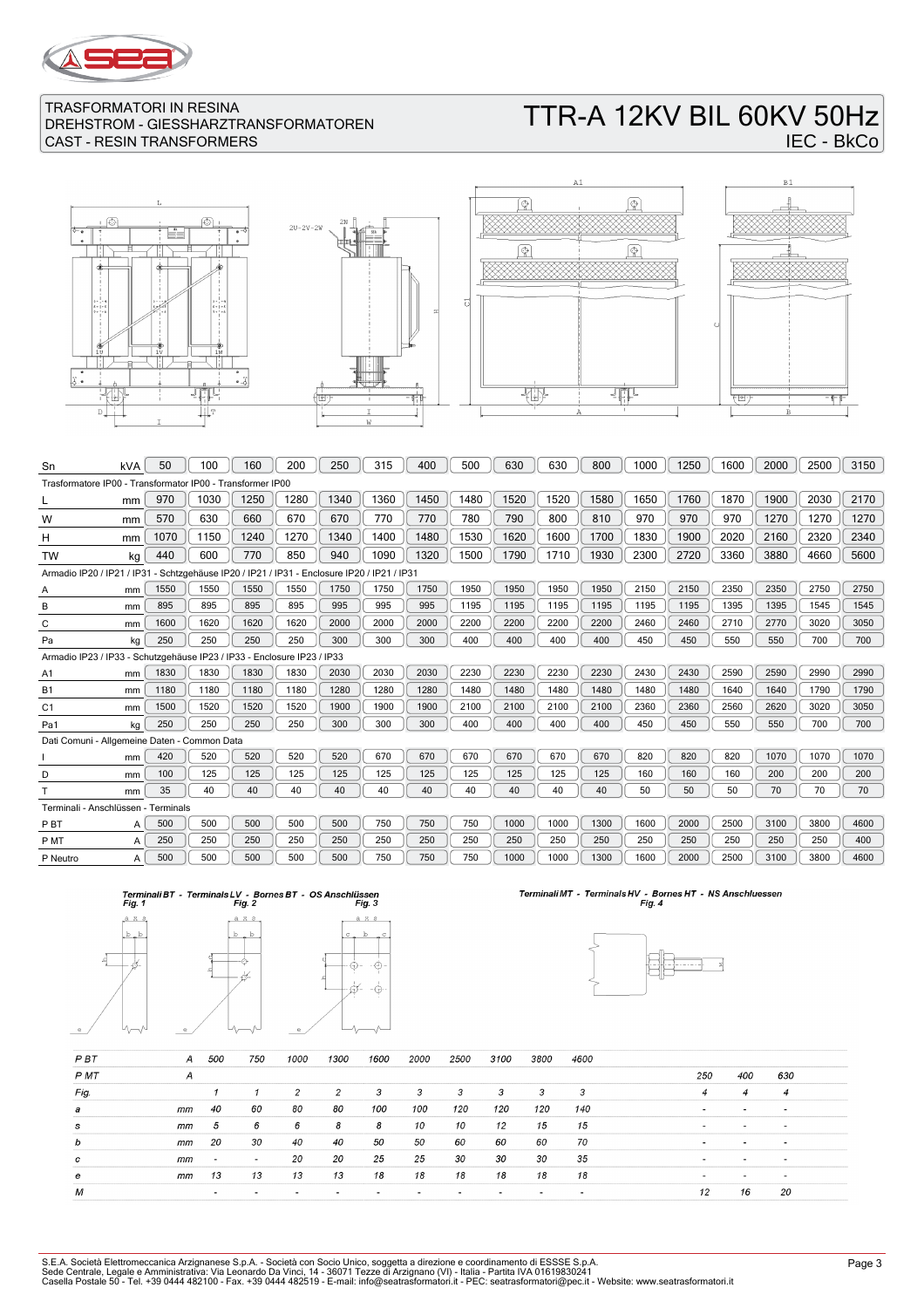

# TTR-AR 12KV BIL 60KV 50Hz

IEC - BkBo

### TRASFORMATORI IN RESINA DREHSTROM - GIESSHARZTRANSFORMATOREN CAST - RESIN TRANSFORMERS

| Insulation level           | Tensione di riferimento<br>7.2/20/40 kV<br>Referenz-Spannung<br>12/28/60 kV |                |       | Tensione secondaria a vuoto |       | No-load secondary voltage (off load) | Sekundärspannung im Led080f, 415÷433 V (*) |       | Regolazione MT<br>OS - Anzapfungen<br>Tappings |                |       | ± 2 x 2.5 % |       | Gruppo vettoriale<br>Schaltgruppe<br>Vector group |       |       | Dyn11, Dyn5(*) |                |
|----------------------------|-----------------------------------------------------------------------------|----------------|-------|-----------------------------|-------|--------------------------------------|--------------------------------------------|-------|------------------------------------------------|----------------|-------|-------------|-------|---------------------------------------------------|-------|-------|----------------|----------------|
| Sn                         | kVA                                                                         | 50             | 100   | 160                         | 200   | 250                                  | 315                                        | 400   | 500                                            | 630            | 630   | 800         | 1000  | 1250                                              | 1600  | 2000  | 2500           | 3150           |
| Po                         | W                                                                           | 300            | 320   | 440                         | 570   | 600                                  | 780                                        | 880   | 1050                                           | 1150           | 1150  | 1400        | 1500  | 1900                                              | 2100  | 2800  | 3000           | 4000           |
| Pcc $(75^{\circ} C)$       | W                                                                           | 1320           | 1750  | 2350                        | 2700  | 3050                                 | 3700                                       | 4250  | 5300                                           | 6350           | 6750  | 7500        | 8700  | 10500                                             | 12200 | 15500 | 18300          | 23000          |
| Pcc $(120^\circ C)$        | W                                                                           | 1500           | 2000  | 2700                        | 3100  | 3500                                 | 4300                                       | 4900  | 6100                                           | 7300           | 7800  | 8600        | 10000 | 12100                                             | 14000 | 17800 | 21000          | 26400          |
| Vcc $(75^{\circ} C)$       | %                                                                           | $\overline{4}$ | 4     | 4                           | 4     | $\overline{4}$                       | 4                                          | 4     | 4                                              | $\overline{4}$ | 6     | 6           | 6     | 6                                                 | 6     | 6     | 6              | $\overline{7}$ |
| lo $(75^{\circ} C)$        | %                                                                           | 4,3            | 3,3   | 2,7                         | 2,3   | $\overline{2}$                       | 1,8                                        | 1,6   | 1,5                                            | 1,4            | 1,2   | 1,1         | 1     | 0.9                                               | 0,8   | 0.75  | 0.7            | 0.65           |
| Lwa                        | dB(A)                                                                       | 50             | 51    | 54                          | 56    | 57                                   | 59                                         | 60    | 61                                             | 62             | 62    | 64          | 65    | 67                                                | 68    | 70    | 71             | 74             |
| Lpa(1mt)                   | dB(A)                                                                       | 41             | 42    | 45                          | 47    | 48                                   | 50                                         | 51    | 52                                             | 53             | 53    | 55          | 56    | 58                                                | 59    | 61    | 62             | 65             |
| n                          | 4/4%                                                                        | 96,86          | 97,97 | 98,29                       | 98,39 | 98,56                                | 98,6                                       | 98,73 | 98,75                                          | 98,82          | 98,76 | 98,9        | 98,99 | 99,02                                             | 99,11 | 99,09 | 99,16          | 99,15          |
| $\cos \varnothing = 1$     | 3/4%                                                                        | 97,3           | 98,29 | 98,55                       | 98.63 | 98,78                                | 98,8                                       | 98,92 | 98,94                                          | 99,01          | 98,96 | 99.07       | 99,15 | 99,17                                             | 99,26 | 99.24 | 99,3           | 99,29          |
| 75° C                      | 2/4%                                                                        | 97,54          | 98,51 | 98,73                       | 98,77 | 98,92                                | 98,93                                      | 99,04 | 99,06                                          | 99,14          | 99,11 | 99,19       | 99,27 | 99,28                                             | 99,36 | 99,34 | 99,4           | 99,38          |
| n                          | 4/4%                                                                        | 96,53          | 97,75 | 98,1                        | 98.22 | 98.4                                 | 98.44                                      | 98.6  | 98,61                                          | 98,69          | 98,63 | 98,78       | 98,88 | 98,91                                             | 99.02 | 98,99 | 99,06          | 99,06          |
| $\cos \varnothing = 0.9$   | 3/4%                                                                        | 97             | 98,1  | 98,39                       | 98,48 | 98,65                                | 98,67                                      | 98,8  | 98,82                                          | 98,9           | 98,85 | 98,97       | 99,06 | 99,08                                             | 99,18 | 99,15 | 99,22          | 99,21          |
| $75^{\circ}$ C             | 2/4%                                                                        | 97,28          | 98,34 | 98.59                       | 98.64 | 98,8                                 | 98,81                                      | 98,93 | 98,96                                          | 99.04          | 99,01 | 99,1        | 99,19 | 99,2                                              | 99,29 | 99,26 | 99,33          | 99,32          |
| n                          | 4/4%                                                                        | 96,11          | 97,48 | 97,87                       | 98    | 98,21                                | 98,25                                      | 98,42 | 98,44                                          | 98,53          | 98,46 | 98,63       | 98,74 | 98,78                                             | 98,9  | 98,87 | 98,95          | 98,94          |
| $\cos \varnothing = 0.8$   | 3/4%                                                                        | 96,64          | 97,87 | 98,2                        | 98.29 | 98.48                                | 98,51                                      | 98,66 | 98,67                                          | 98,77          | 98,71 | 98,84       | 98,95 | 98,97                                             | 99,08 | 99,05 | 99,12          | 99,11          |
| $75^{\circ}$ C             | 2/4%                                                                        | 96,95          | 98,14 | 98,42                       | 98,47 | 98,66                                | 98,66                                      | 98,8  | 98,83                                          | 98,93          | 98,89 | 98,99       | 99,09 | 99,1                                              | 99,2  | 99,17 | 99,25          | 99,23          |
| le/In                      |                                                                             | 15             | 14,5  | 14,5                        | 14    | 14                                   | 13,5                                       | 13,5  | 13                                             | 13             | 13    | 11,5        | 11,5  | 11                                                | 11    | 10,5  | 10,5           | 10,5           |
| т                          | sec.                                                                        | 0,09           | 0,1   | 0, 1                        | 0,11  | 0,11                                 | 0, 12                                      | 0, 13 | 0,14                                           | 0,15           | 0, 15 | 0, 16       | 0,18  | 0,2                                               | 0,25  | 0,3   | 0,35           | 0,4            |
| In sec.                    | A                                                                           | 72             | 144   | 231                         | 289   | 361                                  | 455                                        | 577   | 722                                            | 909            | 909   | 1155        | 1443  | 1804                                              | 2309  | 2887  | 3608           | 4547           |
| Icc                        | Α                                                                           | 1800           | 3600  | 5775                        | 7225  | 9025                                 | 11375                                      | 14425 | 18050                                          | 22725          | 15150 | 19250       | 24050 | 30067                                             | 38483 | 48117 | 60133          | 64957          |
| RI (75°C)                  | %                                                                           | 2,64           | 1,75  | 1,47                        | 1,35  | 1,22                                 | 1,17                                       | 1,06  | 1,06                                           | 1,01           | 1,07  | 0,94        | 0.87  | 0.84                                              | 0,76  | 0,78  | 0,73           | 0,73           |
| XI                         | %                                                                           | 3,01           | 3,6   | 3,72                        | 3,77  | 3,81                                 | 3,83                                       | 3,86  | 3,86                                           | 3,87           | 5,9   | 5,93        | 5,94  | 5,94                                              | 5,95  | 5,95  | 5,96           | 6,96           |
| DV $\cos \varnothing = 1$  | 4/4 %                                                                       | 2.69           | 1,81  | 1,54                        | 1,42  | 1,29                                 | 1,25                                       | 1,14  | 1,13                                           | 1,08           | 1,25  | 1,11        | 1,05  | 1.02                                              | 0,94  | 0.95  | 0.91           | 0.97           |
| DV cos $\varnothing$ = 0.9 | 4/4%                                                                        | 3,7            | 3,17  | 2,98                        | 2,9   | 2,8                                  | 2,77                                       | 2,68  | 2,68                                           | 2,64           | 3,66  | 3,55        | 3,49  | 3,47                                              | 3,41  | 3,42  | 3,38           | 3,87           |
| DV cos $\varnothing$ = 0.8 | 4/4%                                                                        | 3,92           | 3,57  | 3,43                        | 3,36  | 3,29                                 | 3,26                                       | 3,19  | 3,19                                           | 3,16           | 4,48  | 4,39        | 4,35  | 4,33                                              | 4,27  | 4,28  | 4,25           | 4.89           |
| Qo                         | kVAR                                                                        | 2              | 3,1   | 4,1                         | 4,3   | 4,7                                  | 5,2                                        | 5,9   | 6,9                                            | 8,2            | 6,9   | 8           | 9,2   | 10,2                                              | 11,6  | 13,4  | 15,8           | 18,1           |
| Qf                         | kVAR                                                                        | 0.9            | 2.7   | 4.8                         | 6.2   | 8                                    | 10.3                                       | 13.4  | 16.7                                           | 21.3           | 34    | 43.7        | 55.2  | 69.2                                              | 89.6  | 110.7 | 140.4          | 208.2          |

Legenda

Sn = Potenza Po = Perdite a vuoto Pcc = Perdite a carico Vcc = Tensione di corto circuito Io = Corrente a vuoto Lwa = Potenza sonora Lpa = Pressione acustica η = Rendimento Ie/In = Corrente di inserzione T = Costante di tempo Ie/In In sec. = Corrente Icc = Corrente di corto circuito RI = Componente attiva della Vcc XI = Componente reattiva della Vcc DV = Caduta di tensione Qo = Potenza reattiva a vuoto Qf = Potenza reattiva a carico Pt = Peso trasformatore Pa = Peso armadio P BT = Portata terminali BT P MT = Portata terminali MT Tutte le caratteristiche tecniche riportate nel presente catalogo si riferiscono a trasformatori trifasi di distribuzione, con frequenza 50 Hz e temperatura ambiente di 40° C. Costruzioni in accordo a Norme IEC60076 Std. Caratteristiche e dati tecnici non sono impegnativi e possono essere variati senza preavviso. (\*) A richiesta

#### Legende

| $Sn = Nennleistung$<br>Po = Leerlaufverlusten<br>Pcc = Kurschlußverlusten<br>Vcc = Kurschlußspannung<br>lo = Leerlaufstrom<br>Lwa = Schalleistungspegel<br>Lpa = Schalldruckpegel<br>$\eta$ = Wirkungsgrad<br>le/In = Einschaltstrom<br>T = Zeitkonstante le/In<br>In sec. $=$ Strom<br>Icc = Kurzschluss - Strom<br>RI = Wirkleistungsanteil der uk<br>XI = Blindeistungsanteil der uk<br>$DV =$ Spannungsabfall<br>Qo = Kompensation im Leerlauf<br>Qf = Kompensation unter Last<br>Pt = Gewicht Transformator<br>Pa = Gewicht Schutzgehäuse<br>P BT = US Stromfähigkeit<br>P MT = OS Stromfähigkeit |
|--------------------------------------------------------------------------------------------------------------------------------------------------------------------------------------------------------------------------------------------------------------------------------------------------------------------------------------------------------------------------------------------------------------------------------------------------------------------------------------------------------------------------------------------------------------------------------------------------------|
| Die auf diesem Katalog angegebenen<br>Technischen<br>Daten beziehen sich auf Drehstrom<br>Verteilungstransformatoren<br>mit einer Frequenz von 50 Hz und<br>Umgebungstemperatur von 40°C.                                                                                                                                                                                                                                                                                                                                                                                                              |
| Fertigung gemäß IEC60076 Standard.<br>Die technischen Daten sind nicht bindend;<br>diese<br>können ohne Mitteilung verändert werden.                                                                                                                                                                                                                                                                                                                                                                                                                                                                   |

(\*) nach Anfrage

### Legend

Sn = Rating capacity Po = No - load losses Pcc = Load losses Vcc = Impedance voltage Io = No - load current Lwa = Sound power level Lpa = Sound pressure levle  $=$  Efficiency Ie/In = In - rush current T = Time constant Ie/In In sec. = Secondary side current Icc = Short circuit current RI = Active part of Vcc XI = Reactive part of Vcc DV = Voltage drop Qo = No - load reactive power  $Qf = Full load reactive power$ Pt = Weight transformer Pa = Weight enclosure P BT = LV terminals max current P MT = MT terminals max current All the techincal characteristics given in this catalogue are referred to threephase distribution transformers, with frequency of 50 Hz and ambient temperature of 40°C. Construction according to IEC60076 Std. Characteristics and technical data are quoted without commitment; modifications reserved without prior notice. (\*) On request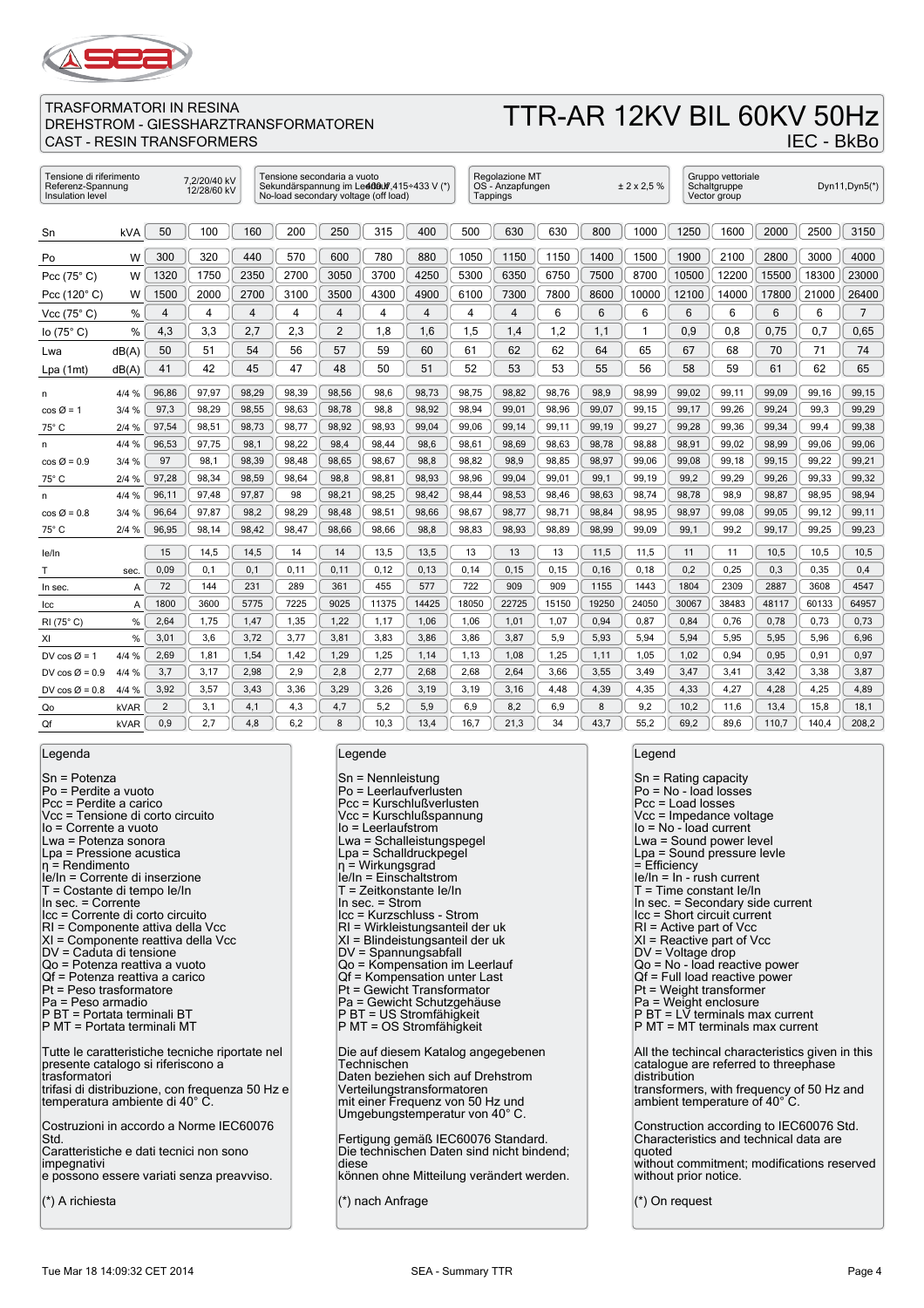

# TTR-AR 12KV BIL 60KV 50Hz IEC - BkBo







| Sn                                                                                          | kVA | 50   | 100  | 160  | 200  | 250  | 315  | 400  | 500  | 630  | 630  | 800  | 1000 | 1250 | 1600 | 2000 | 2500 | 3150 |
|---------------------------------------------------------------------------------------------|-----|------|------|------|------|------|------|------|------|------|------|------|------|------|------|------|------|------|
| Trasformatore IP00 - Transformator IP00 - Transformer IP00                                  |     |      |      |      |      |      |      |      |      |      |      |      |      |      |      |      |      |      |
|                                                                                             | mm  | 970  | 1030 | 1250 | 1280 | 1340 | 1360 | 1450 | 1480 | 1520 | 1560 | 1580 | 1650 | 1760 | 1870 | 1900 | 2030 | 2170 |
| W                                                                                           | mm  | 570  | 630  | 660  | 670  | 670  | 770  | 770  | 780  | 790  | 790  | 810  | 970  | 970  | 970  | 1270 | 1270 | 1270 |
| н                                                                                           | mm  | 1070 | 1150 | 1240 | 1270 | 1340 | 1400 | 1480 | 1530 | 1620 | 1620 | 1700 | 1830 | 1900 | 2020 | 2160 | 2320 | 2340 |
| <b>TW</b>                                                                                   | kg  | 440  | 600  | 770  | 850  | 940  | 1090 | 1320 | 1500 | 1790 | 1750 | 1930 | 2300 | 2720 | 3360 | 3880 | 4660 | 5600 |
| Armadio IP20 / IP21 / IP31 - Schtzgehäuse IP20 / IP21 / IP31 - Enclosure IP20 / IP21 / IP31 |     |      |      |      |      |      |      |      |      |      |      |      |      |      |      |      |      |      |
| Α                                                                                           | mm  | 1550 | 1550 | 1550 | 1550 | 1750 | 1750 | 1750 | 1950 | 1950 | 1950 | 1950 | 2150 | 2150 | 2350 | 2350 | 2750 | 2750 |
| B                                                                                           | mm  | 895  | 895  | 895  | 895  | 995  | 995  | 995  | 1195 | 1195 | 1195 | 1195 | 1195 | 1195 | 1395 | 1395 | 1545 | 1545 |
| C                                                                                           | mm  | 1600 | 1620 | 1620 | 1620 | 2000 | 2000 | 2000 | 2200 | 2200 | 2200 | 2200 | 2460 | 2460 | 2710 | 2770 | 3020 | 3050 |
| Pa                                                                                          | kg  | 250  | 250  | 250  | 250  | 300  | 300  | 300  | 400  | 400  | 400  | 400  | 450  | 450  | 550  | 550  | 700  | 700  |
| Armadio IP23 / IP33 - Schutzgehäuse IP23 / IP33 - Enclosure IP23 / IP33                     |     |      |      |      |      |      |      |      |      |      |      |      |      |      |      |      |      |      |
| A <sub>1</sub>                                                                              | mm  | 1830 | 1830 | 1830 | 1830 | 2030 | 2030 | 2030 | 2230 | 2230 | 2230 | 2230 | 2430 | 2430 | 2590 | 2590 | 2990 | 2990 |
| <b>B1</b>                                                                                   | mm  | 1180 | 1180 | 1180 | 1180 | 1280 | 1280 | 1280 | 1480 | 1480 | 1480 | 1480 | 1480 | 1480 | 1640 | 1640 | 1790 | 1790 |
| C <sub>1</sub>                                                                              | mm  | 1500 | 1520 | 1520 | 1520 | 1900 | 1900 | 1900 | 2100 | 2100 | 2100 | 2100 | 2360 | 2360 | 2560 | 2620 | 3020 | 3050 |
| Pa1                                                                                         | kq  | 250  | 250  | 250  | 250  | 300  | 300  | 300  | 400  | 400  | 400  | 400  | 450  | 450  | 550  | 550  | 700  | 700  |
| Dati Comuni - Allgemeine Daten - Common Data                                                |     |      |      |      |      |      |      |      |      |      |      |      |      |      |      |      |      |      |
|                                                                                             | mm  | 420  | 520  | 520  | 520  | 520  | 670  | 670  | 670  | 670  | 670  | 670  | 820  | 820  | 820  | 1070 | 1070 | 1070 |
| D                                                                                           | mm  | 100  | 125  | 125  | 125  | 125  | 125  | 125  | 125  | 125  | 125  | 125  | 160  | 160  | 160  | 200  | 200  | 200  |
|                                                                                             | mm  | 35   | 40   | 40   | 40   | 40   | 40   | 40   | 40   | 40   | 40   | 40   | 50   | 50   | 50   | 70   | 70   | 70   |
| Terminali - Anschlüssen - Terminals                                                         |     |      |      |      |      |      |      |      |      |      |      |      |      |      |      |      |      |      |
| P <sub>B</sub> T                                                                            | A   | 500  | 500  | 500  | 500  | 500  | 750  | 750  | 750  | 1000 | 1000 | 1300 | 1600 | 2000 | 2500 | 3100 | 3800 | 4600 |
| P MT                                                                                        | A   | 250  | 250  | 250  | 250  | 250  | 250  | 250  | 250  | 250  | 250  | 250  | 250  | 250  | 250  | 250  | 250  | 400  |
| P Neutro                                                                                    | A   | 500  | 500  | 500  | 500  | 500  | 750  | 750  | 750  | 1000 | 1000 | 1300 | 1600 | 2000 | 2500 | 3100 | 3800 | 4600 |









| <b>PBT</b> | A  | 500                      | 750                      | 1000 | 1300 | 1600 | 2000 | 2500 | 3100 | 3800 | 4600 |                          |                          |                          |  |
|------------|----|--------------------------|--------------------------|------|------|------|------|------|------|------|------|--------------------------|--------------------------|--------------------------|--|
| P MT       | A  |                          |                          |      |      |      |      |      |      |      |      | 250                      | 400                      | 630                      |  |
| Fig.       |    |                          |                          | 2    | 2    | 3    | 3    | 3    | 3    | 3    | 3    | $\overline{4}$           | $\overline{4}$           | 4                        |  |
| а          | mm | 40                       | 60                       | 80   | 80   | 100  | 100  | 120  | 120  | 120  | 140  |                          | $\overline{\phantom{a}}$ | ۰                        |  |
| s          | mm | 5                        | 6                        | 6    | 8    | 8    | 10   | 10   | 12   | 15   | 15   | -                        |                          | $\overline{\phantom{a}}$ |  |
| b          | mm | 20                       | 30                       | 40   | 40   | 50   | 50   | 60   | 60   | 60   | 70   | $\overline{\phantom{a}}$ | $\overline{\phantom{a}}$ | $\sim$                   |  |
| c          | mm | $\overline{\phantom{0}}$ | $\overline{\phantom{a}}$ | 20   | 20   | 25   | 25   | 30   | 30   | 30   | 35   | $\overline{\phantom{0}}$ | $\overline{\phantom{a}}$ | $\overline{\phantom{0}}$ |  |
| е          | mm | 13                       | 13                       | 13   | 13   | 18   | 18   | 18   | 18   | 18   | 18   |                          |                          | $\overline{\phantom{a}}$ |  |
| М          |    | $\overline{\phantom{a}}$ |                          |      |      |      | ۰    |      |      |      |      | 12                       | 16                       | 20                       |  |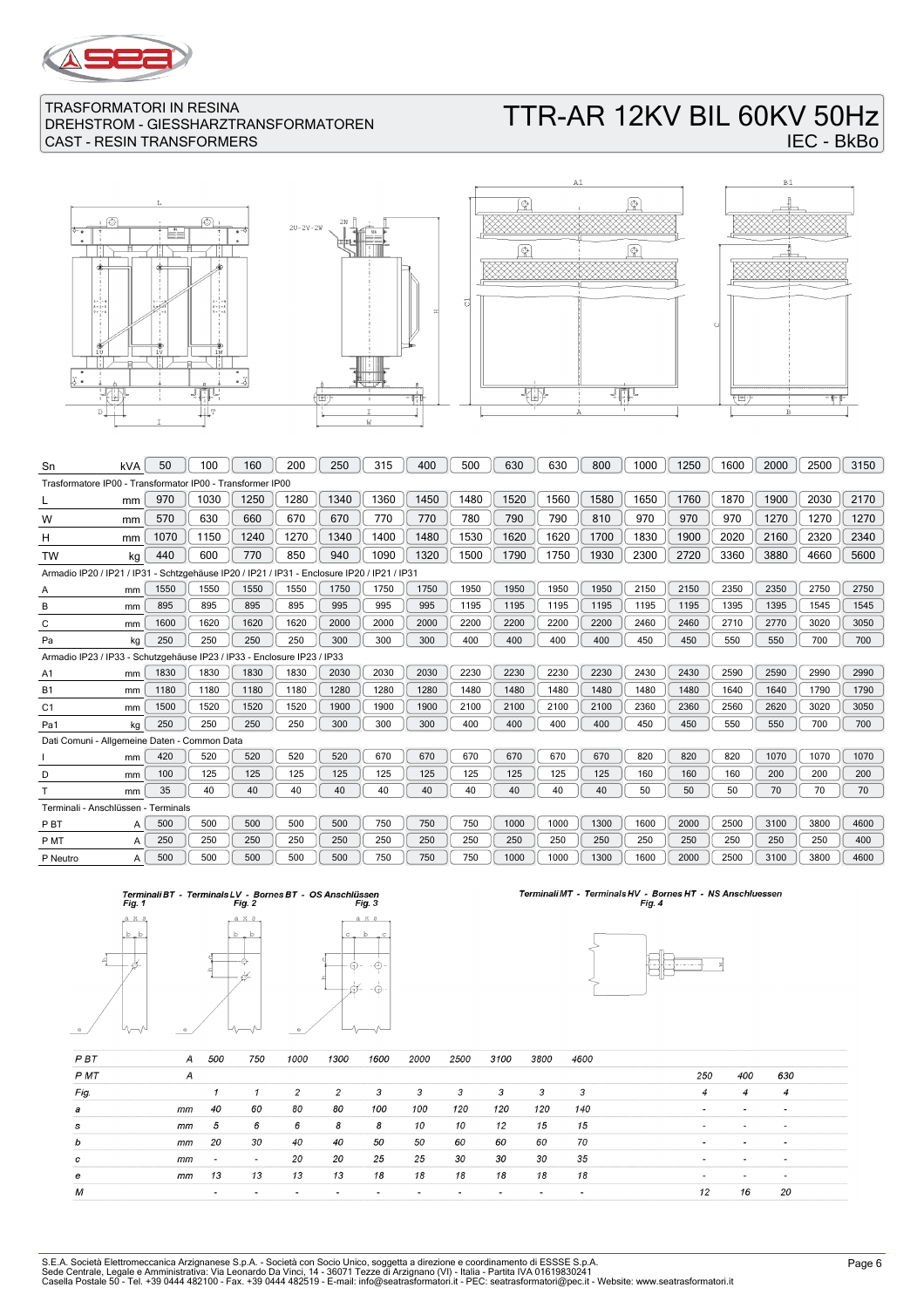

# TTR-ARR 12KV BIL 60KV 50Hz

IEC - AkBo

### TRASFORMATORI IN RESINA DREHSTROM - GIESSHARZTRANSFORMATOREN CAST - RESIN TRANSFORMERS

| Tensione di riferimento<br>7,2/20/40 kV<br>Referenz-Spannung<br>12/28/60 kV<br>Insulation level |                |                |       |       | Tensione secondaria a vuoto<br>No-load secondary voltage (off load) |              |       | Sekundärspannung im Led08uff, 415÷433 V (*) |                | Regolazione MT<br>OS - Anzapfungen<br>Tappings |       |       | ± 2 × 2.5 % |       | Gruppo vettoriale<br>Schaltgruppe<br>Vector group |       |       | Dyn $11$ , Dyn $5$ <sup>*</sup> ) |
|-------------------------------------------------------------------------------------------------|----------------|----------------|-------|-------|---------------------------------------------------------------------|--------------|-------|---------------------------------------------|----------------|------------------------------------------------|-------|-------|-------------|-------|---------------------------------------------------|-------|-------|-----------------------------------|
|                                                                                                 |                |                |       |       |                                                                     |              |       |                                             |                |                                                |       |       |             |       |                                                   |       |       |                                   |
| Sn                                                                                              | kVA            | 50             | 100   | 160   | 200                                                                 | 250          | 315   | 400                                         | 500            | 630                                            | 630   | 800   | 1000        | 1250  | 1600                                              | 2000  | 2500  | 3150                              |
| Po                                                                                              | W              | 300            | 320   | 440   | 570                                                                 | 600          | 780   | 880                                         | 1050           | 1150                                           | 1200  | 1400  | 1500        | 1900  | 2100                                              | 2800  | 3000  | 4000                              |
| Pcc $(75^{\circ} C)$                                                                            | W              | 1145           | 1400  | 2000  | 2250                                                                | 2500         | 3050  | 3500                                        | 4400           | 5300                                           | 5500  | 6300  | 7200        | 8900  | 11300                                             | 13000 | 16000 | 20000                             |
| Pcc (120°C)                                                                                     | W              | 1300           | 1600  | 2300  | 2600                                                                | 2900         | 3500  | 4000                                        | 5100           | 6100                                           | 6300  | 7200  | 8300        | 10200 | 13000                                             | 14900 | 18400 | 23000                             |
| Vcc $(75^{\circ} C)$                                                                            | %              | $\overline{4}$ | 4     | 4     | 4                                                                   | 4            | 4     | $\overline{4}$                              | $\overline{4}$ | 4                                              | 6     | 6     | 6           | 6     | 6                                                 | 6     | 6     | $\overline{7}$                    |
| lo $(75^{\circ} C)$                                                                             | %              | 4,1            | 3,1   | 2,5   | 2,2                                                                 | 1,9          | 1,7   | 1,5                                         | 1,4            | 1,3                                            | 1,1   | 1     | 0,9         | 0,8   | 0,7                                               | 0,65  | 0.6   | 0,55                              |
| Lwa                                                                                             | dB(A)          | 50             | 51    | 54    | 56                                                                  | 57           | 59    | 60                                          | 61             | 62                                             | 62    | 64    | 65          | 67    | 68                                                | 70    | 71    | 74                                |
| Lpa (1mt)                                                                                       | dB(A)          | 41             | 42    | 45    | 47                                                                  | 48           | 50    | 51                                          | 52             | 53                                             | 53    | 55    | 56          | 58    | 59                                                | 61    | 62    | 65                                |
| n                                                                                               | 4/4 %          | 97,19          | 98,31 | 98,5  | 98,61                                                               | 98,78        | 98,8  | 98,92                                       | 98,92          | 98,99                                          | 98,95 | 99,05 | 99,14       | 99,14 | 99,17                                             | 99,22 | 99,25 | 99,24                             |
| $\cos \varnothing = 1$                                                                          | 3/4%           | 97,54          | 98,54 | 98,71 | 98,79                                                               | 98,94        | 98,95 | 99,06                                       | 99,07          | 99,13                                          | 99,1  | 99,18 | 99,27       | 99,27 | 99,3                                              | 99,33 | 99,36 | 99,36                             |
| 75° C                                                                                           | 2/4%           | 97,71          | 98,68 | 98.84 | 98,88                                                               | 99,03        | 99,03 | 99,13                                       | 99,15          | 99,22                                          | 99.19 | 99.26 | 99.34       | 99.34 | 99.39                                             | 99.4  | 99.44 | 99.43                             |
| n                                                                                               | 4/4%           | 96,89          | 98,12 | 98,33 | 98,46                                                               | 98,64        | 98,67 | 98,8                                        | 98,8           | 98,88                                          | 98,83 | 98,94 | 99,04       | 99,05 | 99,08                                             | 99,13 | 99,16 | 99,16                             |
| $\cos \varnothing = 0.9$                                                                        | 3/4%           | 97,28          | 98,39 | 98,57 | 98,66                                                               | 98,83        | 98,84 | 98,96                                       | 98,97          | 99,04                                          | 99    | 99,09 | 99,18       | 99,19 | 99,22                                             | 99,26 | 99,29 | 99,29                             |
| 75° C                                                                                           | 2/4%           | 97,46          | 98,53 | 98,71 | 98,76                                                               | 98,92        | 98,92 | 99,03                                       | 99,05          | 99,13                                          | 99,1  | 99,18 | 99,27       | 99,27 | 99,32                                             | 99,33 | 99,38 | 99,37                             |
| n                                                                                               | 4/4%           | 96,51          | 97,9  | 98,13 | 98,27                                                               | 98,47        | 98,5  | 98,65                                       | 98,66          | 98,74                                          | 98,69 | 98,81 | 98,92       | 98,93 | 98,96                                             | 99,02 | 99,06 | 99,06                             |
| $\cos \varnothing = 0.8$                                                                        | 3/4%           | 96,95          | 98,19 | 98,4  | 98,49                                                               | 98,68        | 98,7  | 98,83                                       | 98,84          | 98,92                                          | 98,88 | 98,98 | 99,08       | 99,09 | 99,13                                             | 99,16 | 99,21 | 99,2                              |
| 75° C                                                                                           | 2/4%           | 97,15          | 98,35 | 98,55 | 98,6                                                                | 98,79        | 98,79 | 98,92                                       | 98,94          | 99,03                                          | 98,99 | 99,08 | 99,18       | 99,18 | 99,24                                             | 99,25 | 99,3  | 99,29                             |
| le/In                                                                                           |                | 15             | 14,5  | 14,5  | 14                                                                  | 14           | 13,5  | 13,5                                        | 13             | 13                                             | 12    | 11,5  | 11,5        | 11    | 11                                                | 10,5  | 10,5  | 10,5                              |
| т                                                                                               | sec.           | 0,09           | 0.1   | 0,1   | 0,11                                                                | 0,11         | 0, 12 | 0, 13                                       | 0,14           | 0, 15                                          | 0, 15 | 0, 16 | 0,18        | 0,2   | 0,25                                              | 0,3   | 0,35  | 0,4                               |
| In sec.                                                                                         | $\overline{A}$ | 72             | 144   | 231   | 289                                                                 | 361          | 455   | 577                                         | 722            | 909                                            | 909   | 1155  | 1443        | 1804  | 2309                                              | 2887  | 3608  | 4547                              |
| Icc                                                                                             | $\overline{A}$ | 1800           | 3600  | 5775  | 7225                                                                | 9025         | 11375 | 14425                                       | 18050          | 22725                                          | 15150 | 19250 | 24050       | 30067 | 38483                                             | 48117 | 60133 | 64957                             |
| RI (75°C)                                                                                       | %              | 2,29           | 1,4   | 1,25  | 1,13                                                                | $\mathbf{1}$ | 0,97  | 0,88                                        | 0,88           | 0,84                                           | 0,87  | 0,79  | 0,72        | 0,71  | 0,71                                              | 0,65  | 0,64  | 0,63                              |
| XI                                                                                              | %              | 3,28           | 3,75  | 3,8   | 3,84                                                                | 3,87         | 3,88  | 3,9                                         | 3,9            | 3,91                                           | 5,94  | 5,95  | 5,96        | 5,96  | 5,96                                              | 5,96  | 5,97  | 6,97                              |
| DV cos $\varnothing$ = 1                                                                        | 4/4%           | 2,34           | 1,47  | 1,32  | 1,2                                                                 | 1,08         | 1,04  | 0.95                                        | 0.96           | 0.92                                           | 1,05  | 0.96  | 0.9         | 0.89  | 0.88                                              | 0.83  | 0.82  | 0,88                              |
| DV $\cos \varnothing = 0.9$                                                                     | 4/4%           | 3,51           | 2,93  | 2,82  | 2,73                                                                | 2,63         | 2,61  | 2,54                                        | 2,54           | 2,51                                           | 3,5   | 3,43  | 3,37        | 3,37  | 3,36                                              | 3,31  | 3,31  | 3,79                              |
| DV cos $\varnothing$ = 0.8                                                                      | 4/4 %          | 3,81           | 3,39  | 3,31  | 3,23                                                                | 3,15         | 3,14  | 3,08                                        | 3,08           | 3,05                                           | 4,35  | 4,29  | 4,24        | 4,24  | 4,23                                              | 4,19  | 4,19  | 4,83                              |
| Qo                                                                                              | kVAR           | 1,9            | 2,9   | 3,8   | 4,1                                                                 | 4,4          | 4,9   | 5,5                                         | 6,4            | 7,6                                            | 6,2   | 7,2   | 8,1         | 8,9   | 10                                                | 11,3  | 13,2  | 14,9                              |
| Qf                                                                                              | kVAR           | 1,2            | 3,1   | 5,1   | 6,6                                                                 | 8,5          | 10,7  | 13,8                                        | 17,4           | 22,4                                           | 34.9  | 45    | 56,1        | 70,4  | 89.4                                              | 114,9 | 141,4 | 211,6                             |

Legenda

Sn = Potenza Po = Perdite a vuoto Pcc = Perdite a carico Vcc = Tensione di corto circuito Io = Corrente a vuoto Lwa = Potenza sonora Lpa = Pressione acustica η = Rendimento Ie/In = Corrente di inserzione T = Costante di tempo Ie/In In sec. = Corrente Icc = Corrente di corto circuito RI = Componente attiva della Vcc XI = Componente reattiva della Vcc DV = Caduta di tensione Qo = Potenza reattiva a vuoto Qf = Potenza reattiva a carico Pt = Peso trasformatore Pa = Peso armadio P BT = Portata terminali BT P MT = Portata terminali MT Tutte le caratteristiche tecniche riportate nel presente catalogo si riferiscono a trasformatori trifasi di distribuzione, con frequenza 50 Hz e temperatura ambiente di 40° C. Costruzioni in accordo a Norme IEC60076 Std. Caratteristiche e dati tecnici non sono impegnativi e possono essere variati senza preavviso. (\*) A richiesta

#### Legende

| $Sn = Nennleistung$<br>Po = Leerlaufverlusten<br>Pcc = Kurschlußverlusten<br>Vcc = Kurschlußspannung<br>lo = Leerlaufstrom<br>Lwa = Schalleistungspegel<br>Lpa = Schalldruckpegel<br>$\eta$ = Wirkungsgrad<br>le/In = Einschaltstrom<br>T = Zeitkonstante le/In<br>In sec. $=$ Strom<br>Icc = Kurzschluss - Strom<br>RI = Wirkleistungsanteil der uk<br>XI = Blindeistungsanteil der uk<br>DV = Spannungsabfall<br>Qo = Kompensation im Leerlauf<br>Qf = Kompensation unter Last<br>Pt = Gewicht Transformator<br>Pa = Gewicht Schutzgehäuse<br>P BT = US Stromfähigkeit<br>P MT = OS Stromfähigkeit |
|------------------------------------------------------------------------------------------------------------------------------------------------------------------------------------------------------------------------------------------------------------------------------------------------------------------------------------------------------------------------------------------------------------------------------------------------------------------------------------------------------------------------------------------------------------------------------------------------------|
| Die auf diesem Katalog angegebenen<br>Technischen<br>Daten beziehen sich auf Drehstrom<br>Verteilungstransformatoren<br>mit einer Frequenz von 50 Hz und<br>Umgebungstemperatur von 40°C.                                                                                                                                                                                                                                                                                                                                                                                                            |
| Fertigung gemäß IEC60076 Standard.<br>Die technischen Daten sind nicht bindend;<br>diese<br>können ohne Mitteilung verändert werden.                                                                                                                                                                                                                                                                                                                                                                                                                                                                 |

(\*) nach Anfrage

#### Legend

| Sn = Rating capacity                                                                                    |
|---------------------------------------------------------------------------------------------------------|
| Po = No - load losses<br>Pcc = Load losses                                                              |
| Vcc = Impedance voltage                                                                                 |
| lo = No - load current<br>Lwa = Sound power level                                                       |
| Lpa = Sound pressure levle                                                                              |
| $=$ Efficiency<br>$ e/ n =  n - r$ ush current                                                          |
| T = Time constant le/In                                                                                 |
| In sec. = Secondary side current<br>Icc = Short circuit current                                         |
| $RI =$ Active part of Vcc<br>XI = Reactive part of Vcc                                                  |
| DV = Voltage drop                                                                                       |
| Qo = No - load reactive power<br>Qf = Full load reactive power                                          |
| Pt = Weight transformer                                                                                 |
| Pa = Weight enclosure<br>P BT = LV terminals max current                                                |
| P MT = MT terminals max current                                                                         |
| All the techincal characteristics given in this<br>catalogue are referred to threephase<br>distribution |
| transformers, with frequency of 50 Hz and<br>ambient temperature of 40°C.                               |
| Construction according to IEC60076 Std.<br>Characteristics and technical data are                       |
| quoted<br>without commitment; modifications reserved<br>without prior notice.                           |
| (*) On request                                                                                          |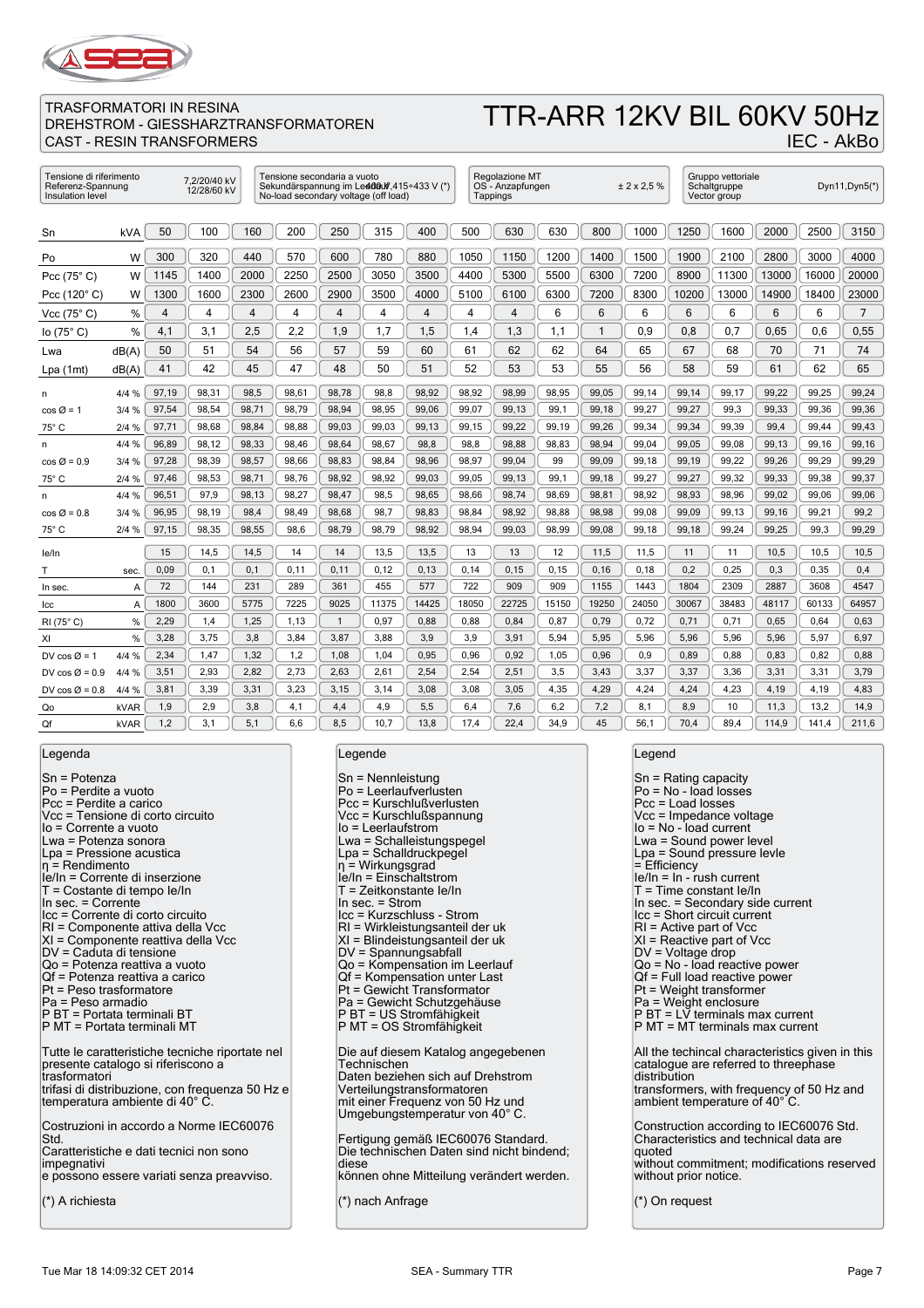

# TTR-ARR 12KV BIL 60KV 50Hz IEC - AkBo







| Sn                                                                                          | kVA                                                                     | 50   | 100  | 160  | 200  | 250  | 315  | 400  | 500  | 630  | 630  | 800  | 1000 | 1250 | 1600 | 2000 | 2500 | 3150 |
|---------------------------------------------------------------------------------------------|-------------------------------------------------------------------------|------|------|------|------|------|------|------|------|------|------|------|------|------|------|------|------|------|
| Trasformatore IP00 - Transformator IP00 - Transformer IP00                                  |                                                                         |      |      |      |      |      |      |      |      |      |      |      |      |      |      |      |      |      |
|                                                                                             | mm                                                                      | 1030 | 1250 | 1280 | 1340 | 1360 | 1450 | 1480 | 1520 | 1580 | 1580 | 1650 | 1760 | 1870 | 1900 | 2030 | 2170 | 2300 |
| W                                                                                           | mm                                                                      | 600  | 660  | 670  | 670  | 680  | 770  | 770  | 790  | 800  | 810  | 820  | 970  | 970  | 970  | 1270 | 1270 | 1270 |
| н                                                                                           | mm                                                                      | 1150 | 1240 | 1270 | 1340 | 1390 | 1480 | 1530 | 1600 | 1700 | 1700 | 1800 | 1900 | 2020 | 2110 | 2320 | 2340 | 2400 |
| <b>TW</b>                                                                                   | kg                                                                      | 580  | 740  | 820  | 920  | 1050 | 1220 | 1410 | 1640 | 1920 | 1840 | 2210 | 2690 | 3100 | 3720 | 4470 | 5200 | 6220 |
| Armadio IP20 / IP21 / IP31 - Schtzgehäuse IP20 / IP21 / IP31 - Enclosure IP20 / IP21 / IP31 |                                                                         |      |      |      |      |      |      |      |      |      |      |      |      |      |      |      |      |      |
| Α                                                                                           | mm                                                                      | 1550 | 1550 | 1550 | 1750 | 1750 | 1750 | 1950 | 1950 | 1950 | 1950 | 2150 | 2150 | 2350 | 2350 | 2750 | 2750 | 2950 |
| B                                                                                           | mm                                                                      | 895  | 895  | 895  | 995  | 995  | 995  | 1195 | 1195 | 1195 | 1195 | 1195 | 1195 | 1395 | 1395 | 1545 | 1545 | 1745 |
| C                                                                                           | mm                                                                      | 1620 | 1620 | 1620 | 2000 | 2000 | 2000 | 2200 | 2200 | 2200 | 2200 | 2460 | 2460 | 2710 | 2770 | 3020 | 3050 | 3050 |
| Pa                                                                                          | kg                                                                      | 250  | 250  | 250  | 300  | 300  | 300  | 400  | 400  | 400  | 400  | 450  | 450  | 550  | 550  | 700  | 700  | 900  |
|                                                                                             | Armadio IP23 / IP33 - Schutzgehäuse IP23 / IP33 - Enclosure IP23 / IP33 |      |      |      |      |      |      |      |      |      |      |      |      |      |      |      |      |      |
| A <sub>1</sub>                                                                              | mm                                                                      | 1830 | 1830 | 1830 | 2030 | 2030 | 2030 | 2230 | 2230 | 2230 | 2230 | 2430 | 2430 | 2590 | 2590 | 2990 | 2990 | 3200 |
| <b>B1</b>                                                                                   | mm                                                                      | 1180 | 1180 | 1180 | 1280 | 1280 | 1280 | 1480 | 1480 | 1480 | 1480 | 1480 | 1480 | 1640 | 1640 | 1790 | 1790 | 1990 |
| C <sub>1</sub>                                                                              | mm                                                                      | 1520 | 1520 | 1520 | 1900 | 1900 | 1900 | 2100 | 2100 | 2100 | 2100 | 2360 | 2360 | 2560 | 2620 | 3020 | 3050 | 3050 |
| Pa1                                                                                         | kg                                                                      | 250  | 250  | 250  | 300  | 300  | 300  | 400  | 400  | 400  | 400  | 450  | 450  | 550  | 550  | 700  | 700  | 900  |
| Dati Comuni - Allgemeine Daten - Common Data                                                |                                                                         |      |      |      |      |      |      |      |      |      |      |      |      |      |      |      |      |      |
|                                                                                             | mm                                                                      | 420  | 520  | 520  | 520  | 520  | 670  | 670  | 670  | 670  | 670  | 670  | 820  | 820  | 820  | 1070 | 1070 | 1070 |
| D                                                                                           | mm                                                                      | 100  | 125  | 125  | 125  | 125  | 125  | 125  | 125  | 125  | 125  | 125  | 160  | 160  | 160  | 200  | 200  | 200  |
|                                                                                             | mm                                                                      | 35   | 40   | 40   | 40   | 40   | 40   | 40   | 40   | 40   | 40   | 40   | 50   | 50   | 50   | 70   | 70   | 70   |
| Terminali - Anschlüssen - Terminals                                                         |                                                                         |      |      |      |      |      |      |      |      |      |      |      |      |      |      |      |      |      |
| P <sub>B</sub> T                                                                            | A                                                                       | 500  | 500  | 500  | 500  | 500  | 500  | 750  | 750  | 1000 | 1000 | 1300 | 1600 | 2000 | 2500 | 3100 | 3800 | 4600 |
| P MT                                                                                        | A                                                                       | 250  | 250  | 250  | 250  | 250  | 250  | 250  | 250  | 250  | 250  | 250  | 250  | 250  | 250  | 250  | 250  | 400  |
| P Neutro                                                                                    | А                                                                       | 500  | 500  | 500  | 500  | 500  | 500  | 750  | 750  | 1000 | 1000 | 1300 | 1600 | 2000 | 2500 | 3100 | 3800 | 4600 |
|                                                                                             |                                                                         |      |      |      |      |      |      |      |      |      |      |      |      |      |      |      |      |      |





# Terminali MT - Terminals HV - Bornes HT - NS Anschluessen<br>Fig. 4



| P <sub>B</sub> T | А  | 500                      | 750    | 1000 | 1300 | 1600 | 2000 | 2500 | 3100 | 3800 | 4600 |        |                          |                          |  |
|------------------|----|--------------------------|--------|------|------|------|------|------|------|------|------|--------|--------------------------|--------------------------|--|
| P MT             | А  |                          |        |      |      |      |      |      |      |      |      | 250    | 400                      | 630                      |  |
| Fig.             |    |                          |        | 2    | 2    | 3    | 3    | 3    | 3    | 3    | 3    | 4      | 4                        | 4                        |  |
| а                | mm | 40                       | 60     | 80   | 80   | 100  | 100  | 120  | 120  | 120  | 140  | $\sim$ | $\overline{\phantom{a}}$ |                          |  |
| s                | mm | 5                        | 6      | 6    | 8    | 8    | 10   | 10   | 12   | 15   | 15   | -      |                          | $\overline{\phantom{a}}$ |  |
| b                | mm | 20                       | 30     | 40   | 40   | 50   | 50   | 60   | 60   | 60   | 70   |        | $\overline{\phantom{a}}$ | $\overline{\phantom{a}}$ |  |
| c                | mm | $\overline{\phantom{0}}$ | $\sim$ | 20   | 20   | 25   | 25   | 30   | 30   | 30   | 35   | -      | $\overline{\phantom{0}}$ | $\,$                     |  |
| е                | mm | 13                       | 13     | 13   | 13   | 18   | 18   | 18   | 18   | 18   | 18   |        |                          |                          |  |
| М                |    |                          |        |      |      |      |      |      |      |      |      | 12     | 16                       | -20                      |  |

 $\overline{\mathbb{F}}$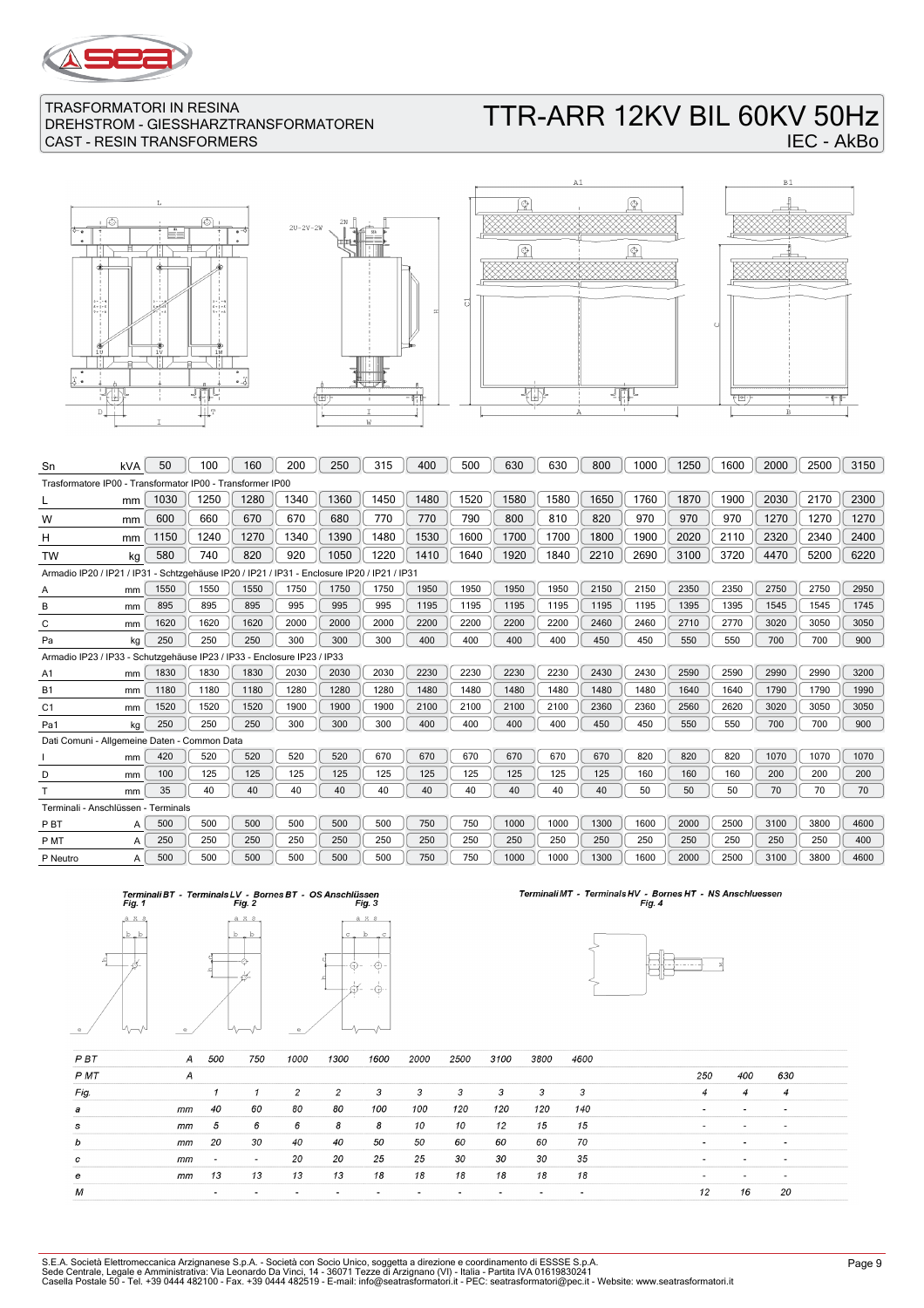

### TTR-B 17,5KV BIL 75KV 50Hz IEC - BkCo

| Tensione di riferimento<br>Referenz-Spannung<br>Insulation level |            |       | 17,5/38/75 kV |       | Tensione secondaria a vuoto<br>No-load secondary voltage (off load) |       |       | Sekundärspannung im Led08uff, 415÷433 V (*) |       | Regolazione MT<br>OS - Anzapfungen<br>Tappings |       |       | ± 2 × 2.5 % |       | Gruppo vettoriale<br>Schaltgruppe<br>Vector group |       |       | Dyn11, Dyn5(*) |
|------------------------------------------------------------------|------------|-------|---------------|-------|---------------------------------------------------------------------|-------|-------|---------------------------------------------|-------|------------------------------------------------|-------|-------|-------------|-------|---------------------------------------------------|-------|-------|----------------|
|                                                                  |            |       |               |       |                                                                     |       |       |                                             |       |                                                |       |       |             |       |                                                   |       |       |                |
| Sn                                                               | <b>kVA</b> | 50    | 100           | 160   | 200                                                                 | 250   | 315   | 400                                         | 500   | 630                                            | 800   | 1000  | 1250        | 1600  | 2000                                              | 2500  | 3150  |                |
| Po                                                               | W          | 420   | 550           | 680   | 780                                                                 | 880   | 1050  | 1200                                        | 1400  | 1650                                           | 2000  | 2300  | 2750        | 3100  | 4050                                              | 5000  | 5600  |                |
| Pcc $(75^{\circ} C)$                                             | W          | 1550  | 1840          | 2650  | 3000                                                                | 3300  | 4150  | 4800                                        | 5700  | 6800                                           | 8050  | 9600  | 11300       | 14000 | 16600                                             | 20100 | 24000 |                |
| Pcc $(120^\circ C)$                                              | W          | 1700  | 2100          | 3000  | 3400                                                                | 3800  | 4800  | 5500                                        | 6600  | 7800                                           | 9300  | 11000 | 13000       | 16100 | 19100                                             | 23100 | 27600 |                |
| Vcc $(75^{\circ} C)$                                             | %          | 6     | 6             | 6     | 6                                                                   | 6     | 6     | 6                                           | 6     | 6                                              | 6     | 6     | 6           | 6     | 6                                                 | 6     | 7     |                |
| lo $(75^{\circ}$ C                                               | %          | 3,5   | 2,8           | 2,4   | 2,1                                                                 | 1,9   | 1,7   | 1,5                                         | 1,4   | 1,3                                            | 1,2   | 1,1   | -1          | 0,9   | 0,85                                              | 0,8   | 0,75  |                |
| Lwa                                                              | dB(A)      | 57    | 59            | 62    | 63                                                                  | 65    | 66    | 68                                          | 69    | 70                                             | 72    | 73    | 74          | 76    | 78                                                | 81    | 84    |                |
| Lpa(1mt)                                                         | dB(A)      | 47    | 49            | 52    | 53                                                                  | 55    | 56    | 58                                          | 59    | 60                                             | 62    | 63    | 64          | 66    | 68                                                | 71    | 74    |                |
| n                                                                | 4/4 %      | 96,21 | 97,67         | 97.96 | 98.15                                                               | 98.36 | 98,38 | 98,52                                       | 98,6  | 98,68                                          | 98,76 | 98,82 | 98.89       | 98.94 | 98,98                                             | 99,01 | 99.07 |                |
| $cos \varnothing = 1$                                            | 3/4%       | 96,67 | 97,93         | 98,22 | 98,38                                                               | 98,56 | 98,59 | 98,72                                       | 98,79 | 98,85                                          | 98,92 | 98,98 | 99,04       | 99,09 | 99,12                                             | 99,14 | 99,2  |                |
| $75^{\circ}$ C                                                   | 2/4 %      | 96,87 | 98,02         | 98,35 | 98.49                                                               | 98,65 | 98,69 | 98,81                                       | 98,88 | 98,95                                          | 99,01 | 99,07 | 99,12       | 99,18 | 99,19                                             | 99,2  | 99,27 |                |
| n                                                                | 4/4 %      | 95,81 | 97,41         | 97,74 | 97,94                                                               | 98,18 | 98,2  | 98,36                                       | 98,45 | 98,53                                          | 98,62 | 98,7  | 98,77       | 98,83 | 98,87                                             | 98,9  | 98,97 |                |
| $\cos \varnothing = 0.9$                                         | 3/4%       | 96,31 | 97,71         | 98,03 | 98,21                                                               | 98.4  | 98,43 | 98,58                                       | 98,65 | 98,73                                          | 98,81 | 98,87 | 98,93       | 98,99 | 99,02                                             | 99,04 | 99,11 |                |
| 75° C                                                            | 2/4%       | 96,54 | 97,8          | 98,17 | 98,33                                                               | 98,51 | 98,55 | 98,68                                       | 98,76 | 98,83                                          | 98,9  | 98,97 | 99,02       | 99,09 | 99,1                                              | 99,12 | 99,19 |                |
| n                                                                | 4/4 %      | 95,31 | 97,1          | 97.46 | 97.69                                                               | 97,95 | 97,98 | 98.16                                       | 98,26 | 98,35                                          | 98,45 | 98,53 | 98,61       | 98,68 | 98,73                                             | 98,76 | 98.84 |                |
| $\cos \varnothing = 0.8$                                         | 3/4%       | 95,87 | 97,43         | 97.79 | 97,99                                                               | 98,21 | 98,24 | 98,4                                        | 98,49 | 98,57                                          | 98,66 | 98,73 | 98,8        | 98,87 | 98,9                                              | 98,92 | 99    |                |
| 75° C                                                            | 2/4 %      | 96,12 | 97,54         | 97,95 | 98,12                                                               | 98,32 | 98,37 | 98,52                                       | 98,61 | 98,69                                          | 98,76 | 98,84 | 98,9        | 98,98 | 98,99                                             | 99,01 | 99,09 |                |
| le/In                                                            |            | 14    | 13,5          | 13,5  | 13                                                                  | 13    | 12,5  | 12,5                                        | 12    | 12                                             | 11,5  | 11,5  | 11          | 11    | 10,5                                              | 10,5  | 10,5  |                |
| T                                                                | sec.       | 0.08  | 0,09          | 0.09  | 0,1                                                                 | 0.1   | 0,11  | 0.12                                        | 0.13  | 0.14                                           | 0, 16 | 0, 18 | 0,2         | 0,25  | 0,3                                               | 0,35  | 0.4   |                |
| In sec.                                                          | A          | 72    | 144           | 231   | 289                                                                 | 361   | 455   | 577                                         | 722   | 909                                            | 1155  | 1443  | 1804        | 2309  | 2887                                              | 3608  | 4547  |                |
| Icc                                                              | A          | 1200  | 2400          | 3850  | 4817                                                                | 6017  | 7583  | 9617                                        | 12033 | 15150                                          | 19250 | 24050 | 30067       | 38483 | 48117                                             | 60133 | 64957 |                |
| RI (75°C)                                                        | %          | 3,1   | 1,84          | 1,66  | 1,5                                                                 | 1,32  | 1,32  | 1,2                                         | 1,14  | 1,08                                           | 1,01  | 0,96  | 0,9         | 0,88  | 0,83                                              | 0,8   | 0,76  |                |
| XI                                                               | %          | 5,14  | 5,71          | 5,77  | 5,81                                                                | 5,85  | 5,85  | 5,88                                        | 5,89  | 5,9                                            | 5,91  | 5,92  | 5,93        | 5,94  | 5,94                                              | 5,95  | 6,96  |                |
| DV cos $\varnothing$ = 1                                         | 4/4 %      | 3,23  | 2             | 1,82  | 1,67                                                                | 1,49  | 1,49  | 1,37                                        | 1,31  | 1,25                                           | 1,18  | 1,14  | 1,08        | 1,05  | 1,01                                              | 0,98  | 1     |                |
| DV cos $\varnothing$ = 0.9                                       | 4/4 %      | 5,08  | 4,24          | 4,1   | 3,99                                                                | 3,85  | 3,85  | 3,76                                        | 3,71  | 3,66                                           | 3,6   | 3,57  | 3,52        | 3,5   | 3,46                                              | 3,44  | 3.89  |                |
| DV cos $\varnothing$ = 0.8                                       | 4/4 %      | 5.59  | 4,96          | 4,85  | 4,76                                                                | 4,64  | 4.64  | 4,57                                        | 4,53  | 4,49                                           | 4.44  | 4,41  | 4,37        | 4,35  | 4,32                                              | 4,3   | 4.92  |                |
| Qo                                                               | kVAR       | 1,5   | 2,5           | 3,5   | 3,7                                                                 | 4,2   | 4,7   | 5,3                                         | 6,2   | 7,2                                            | 8,4   | 9,6   | 10,9        | 12,6  | 14,6                                              | 16,9  | 20,2  |                |
| Qf                                                               | kVAR       | 1,9   | 5             | 7,9   | 10,2                                                                | 13    | 16.4  | 21,2                                        | 26,7  | 33,9                                           | 43.2  | 54,6  | 69          | 87,6  | 110,8                                             | 139,7 | 208,1 |                |

### Legenda

Sn = Potenza Po = Perdite a vuoto Pcc = Perdite a carico Vcc = Tensione di corto circuito Io = Corrente a vuoto Lwa = Potenza sonora Lpa = Pressione acustica η = Rendimento Ie/In = Corrente di inserzione T = Costante di tempo Ie/In In sec. = Corrente Icc = Corrente di corto circuito RI = Componente attiva della Vcc XI = Componente reattiva della Vcc DV = Caduta di tensione Qo = Potenza reattiva a vuoto Qf = Potenza reattiva a carico Pt = Peso trasformatore Pa = Peso armadio P BT = Portata terminali BT P MT = Portata terminali MT Tutte le caratteristiche tecniche riportate nel presente catalogo si riferiscono a trasformatori trifasi di distribuzione, con frequenza 50 Hz e temperatura ambiente di 40° C. Costruzioni in accordo a Norme IEC60076 Std. Caratteristiche e dati tecnici non sono impegnativi e possono essere variati senza preavviso. (\*) A richiesta

#### Legende

| $Sn = Nennleistung$<br>Po = Leerlaufverlusten<br>Pcc = Kurschlußverlusten<br>Vcc = Kurschlußspannung<br>lo = Leerlaufstrom<br>Lwa = Schalleistungspegel<br>Lpa = Schalldruckpegel<br>$\eta$ = Wirkungsgrad<br>le/In = Einschaltstrom<br>T = Zeitkonstante le/In<br>In sec. $=$ Strom<br>Icc = Kurzschluss - Strom<br>RI = Wirkleistungsanteil der uk<br>XI = Blindeistungsanteil der uk<br>DV = Spannungsabfall<br>Qo = Kompensation im Leerlauf<br>Qf = Kompensation unter Last<br>Pt = Gewicht Transformator<br>Pa = Gewicht Schutzgehäuse<br>P BT = US Stromfähigkeit<br>P MT = OS Stromfähigkeit |
|------------------------------------------------------------------------------------------------------------------------------------------------------------------------------------------------------------------------------------------------------------------------------------------------------------------------------------------------------------------------------------------------------------------------------------------------------------------------------------------------------------------------------------------------------------------------------------------------------|
| Die auf diesem Katalog angegebenen<br>Technischen<br>Daten beziehen sich auf Drehstrom<br>Verteilungstransformatoren<br>mit einer Frequenz von 50 Hz und<br>Umgebungstemperatur von 40°C.                                                                                                                                                                                                                                                                                                                                                                                                            |
| Fertigung gemäß IEC60076 Standard.<br>Die technischen Daten sind nicht bindend;<br>diese<br>können ohne Mitteilung verändert werden.                                                                                                                                                                                                                                                                                                                                                                                                                                                                 |

(\*) nach Anfrage

#### Legend

Sn = Rating capacity Po = No - load losses Pcc = Load losses Vcc = Impedance voltage Io = No - load current Lwa = Sound power level Lpa = Sound pressure levle  $=$  Efficiency Ie/In = In - rush current T = Time constant Ie/In In sec. = Secondary side current Icc = Short circuit current RI = Active part of Vcc XI = Reactive part of Vcc DV = Voltage drop Qo = No - load reactive power  $Qf = Full load reactive power$ Pt = Weight transformer Pa = Weight enclosure P BT = LV terminals max current P MT = MT terminals max current All the techincal characteristics given in this catalogue are referred to threephase distribution transformers, with frequency of 50 Hz and ambient temperature of 40°C. Construction according to IEC60076 Std. Characteristics and technical data are quoted without commitment; modifications reserved without prior notice. (\*) On request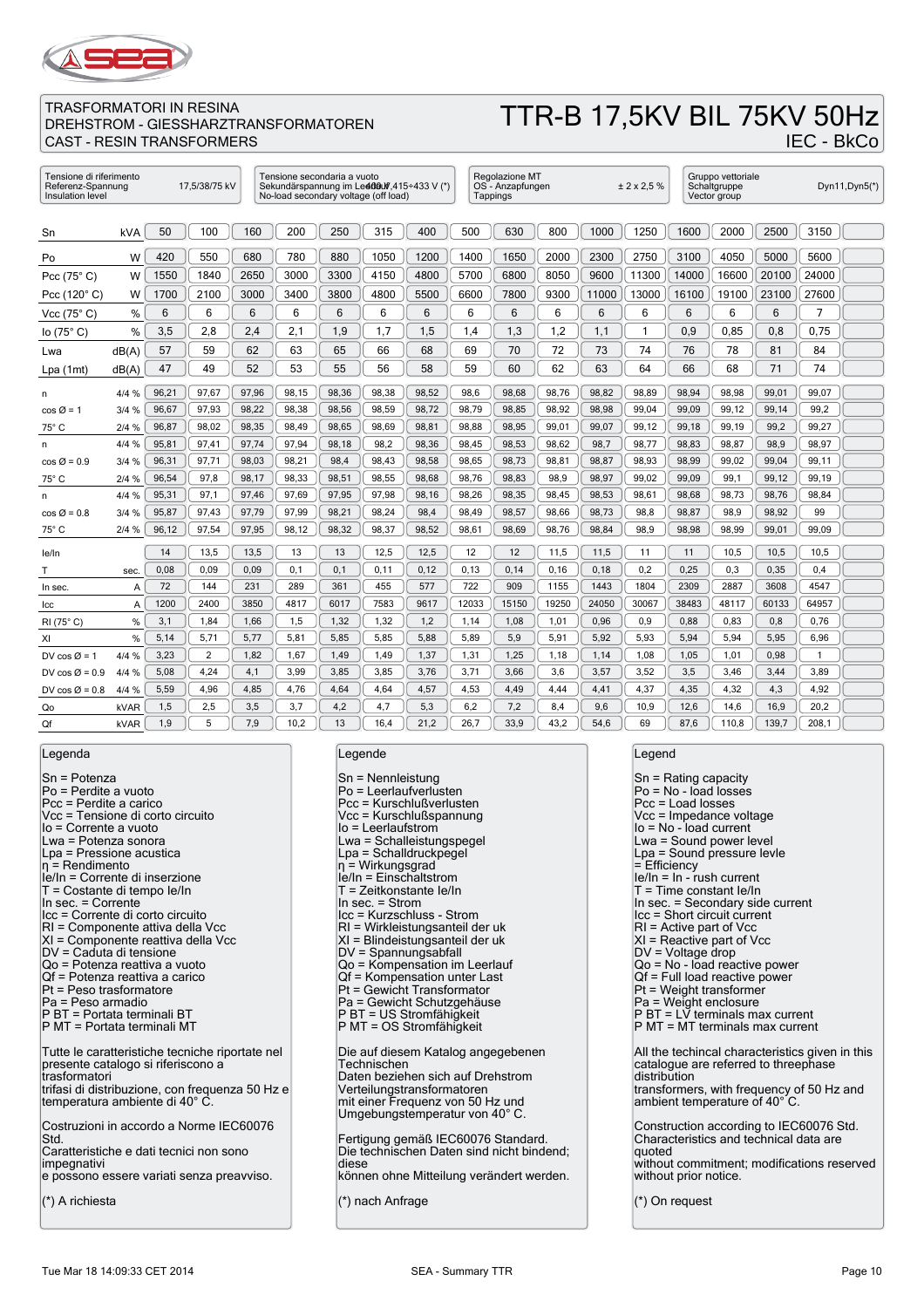

# TTR-B 17,5KV BIL 75KV 50Hz IEC - BkCo









| Sn                                                                                          | kVA | 50   | 100  | 160  | 200  | 250  | 315  | 400  | 500  | 630  | 800  | 1000 | 1250 | 1600 | 2000 | 2500 | 3150 |  |
|---------------------------------------------------------------------------------------------|-----|------|------|------|------|------|------|------|------|------|------|------|------|------|------|------|------|--|
| Trasformatore IP00 - Transformator IP00 - Transformer IP00                                  |     |      |      |      |      |      |      |      |      |      |      |      |      |      |      |      |      |  |
|                                                                                             | mm  | 970  | 1030 | 1250 | 1280 | 1340 | 1360 | 1450 | 1480 | 1520 | 1580 | 1650 | 1760 | 1870 | 1900 | 2030 | 2170 |  |
| W                                                                                           | mm  | 580  | 650  | 670  | 680  | 690  | 670  | 790  | 790  | 810  | 820  | 970  | 970  | 970  | 1270 | 1270 | 1270 |  |
| H                                                                                           | mm  | 1070 | 1150 | 1240 | 1270 | 1340 | 1400 | 1480 | 1530 | 1600 | 1700 | 1830 | 1900 | 2020 | 2160 | 2320 | 2340 |  |
| <b>TW</b>                                                                                   | kg  | 430  | 590  | 740  | 850  | 990  | 1120 | 1320 | 1490 | 1720 | 2010 | 2380 | 2800 | 3410 | 4080 | 4780 | 5680 |  |
| Armadio IP20 / IP21 / IP31 - Schtzgehäuse IP20 / IP21 / IP31 - Enclosure IP20 / IP21 / IP31 |     |      |      |      |      |      |      |      |      |      |      |      |      |      |      |      |      |  |
| A                                                                                           | mm  | 1550 | 1550 | 1550 | 1550 | 1750 | 1750 | 1750 | 1950 | 1950 | 1950 | 2150 | 2150 | 2350 | 2350 | 2750 | 2750 |  |
| в                                                                                           | mm  | 895  | 895  | 895  | 895  | 995  | 995  | 995  | 1195 | 1195 | 1195 | 1195 | 1195 | 1395 | 1395 | 1545 | 1545 |  |
| C                                                                                           | mm  | 1600 | 1620 | 1620 | 1620 | 2000 | 2000 | 2000 | 2200 | 2200 | 2200 | 2460 | 2460 | 2710 | 2770 | 3020 | 3050 |  |
| Pa                                                                                          | kg  | 250  | 250  | 250  | 250  | 300  | 300  | 300  | 400  | 400  | 400  | 450  | 450  | 550  | 550  | 700  | 700  |  |
| Armadio IP23 / IP33 - Schutzgehäuse IP23 / IP33 - Enclosure IP23 / IP33                     |     |      |      |      |      |      |      |      |      |      |      |      |      |      |      |      |      |  |
| A1                                                                                          | mm  | 1830 | 1830 | 1830 | 1830 | 2030 | 2030 | 2030 | 2230 | 2230 | 2230 | 2430 | 2430 | 2590 | 2590 | 2990 | 2990 |  |
| <b>B1</b>                                                                                   | mm  | 1180 | 1180 | 1180 | 1180 | 1280 | 1280 | 1280 | 1480 | 1480 | 1480 | 1480 | 1480 | 1640 | 1640 | 1790 | 1790 |  |
| C <sub>1</sub>                                                                              | mm  | 1500 | 1520 | 1520 | 1520 | 1900 | 1900 | 1900 | 2100 | 2100 | 2100 | 2360 | 2360 | 2560 | 2620 | 3020 | 3050 |  |
| Pa1                                                                                         | kq  | 250  | 250  | 250  | 250  | 300  | 300  | 300  | 400  | 400  | 400  | 450  | 450  | 550  | 550  | 700  | 700  |  |
| Dati Comuni - Allgemeine Daten - Common Data                                                |     |      |      |      |      |      |      |      |      |      |      |      |      |      |      |      |      |  |
|                                                                                             | mm  | 420  | 520  | 520  | 520  | 520  | 670  | 670  | 670  | 670  | 670  | 820  | 820  | 820  | 1070 | 1070 | 1070 |  |
| D                                                                                           | mm  | 100  | 125  | 125  | 125  | 125  | 125  | 125  | 125  | 125  | 125  | 160  | 160  | 160  | 200  | 200  | 200  |  |
|                                                                                             | mm  | 35   | 40   | 40   | 40   | 40   | 40   | 40   | 40   | 40   | 40   | 50   | 50   | 50   | 70   | 70   | 70   |  |
| Terminali - Anschlüssen - Terminals                                                         |     |      |      |      |      |      |      |      |      |      |      |      |      |      |      |      |      |  |
| P <sub>B</sub> T                                                                            | A   | 500  | 500  | 500  | 500  | 500  | 750  | 750  | 750  | 1000 | 1300 | 1600 | 2000 | 2500 | 3100 | 3800 | 4600 |  |
| P MT                                                                                        | A   | 250  | 250  | 250  | 250  | 250  | 250  | 250  | 250  | 250  | 250  | 250  | 250  | 250  | 250  | 250  | 250  |  |
| P Neutro                                                                                    | A   | 500  | 500  | 500  | 500  | 500  | 750  | 750  | 750  | 1000 | 1300 | 1600 | 2000 | 2500 | 3100 | 3800 | 4600 |  |





# Terminali MT - Terminals HV - Bornes HT - NS Anschluessen<br>Fig. 4



| <b>PBT</b> | A  | 500                      | 750                      | 1000 | 1300 | 1600 | 2000 | 2500 | 3100 | 3800 | 4600 |                          |                          |                          |
|------------|----|--------------------------|--------------------------|------|------|------|------|------|------|------|------|--------------------------|--------------------------|--------------------------|
| P MT       | A  |                          |                          |      |      |      |      |      |      |      |      | 250                      | 400                      | 630                      |
| Fig.       |    |                          |                          | 2    | 2    | 3    | 3    | 3    | 3    | 3    | 3    | 4                        | $\overline{4}$           | 4                        |
| а          | mm | 40                       | 60                       | 80   | 80   | 100  | 100  | 120  | 120  | 120  | 140  |                          | $\overline{\phantom{a}}$ | $\overline{\phantom{a}}$ |
| s          | mm | 5                        | 6                        | 6    | 8    | 8    | 10   | 10   | 12   | 15   | 15   | $\overline{\phantom{a}}$ | $\overline{\phantom{0}}$ | $\overline{\phantom{0}}$ |
| b          | mm | 20                       | 30                       | 40   | 40   | 50   | 50   | 60   | 60   | 60   | 70   | $\overline{\phantom{a}}$ | $\overline{\phantom{a}}$ | $\sim$                   |
| c          | mm | $\overline{\phantom{0}}$ | $\overline{\phantom{a}}$ | 20   | 20   | 25   | 25   | 30   | 30   | 30   | 35   | $\overline{\phantom{0}}$ | $\overline{\phantom{0}}$ | $\overline{\phantom{0}}$ |
| e          | mm | 13                       | 13                       | 13   | 13   | 18   | 18   | 18   | 18   | 18   | 18   |                          |                          | $\overline{\phantom{a}}$ |
| M          |    | $\overline{\phantom{a}}$ |                          |      |      |      |      |      |      |      |      | 12                       | 16                       | 20                       |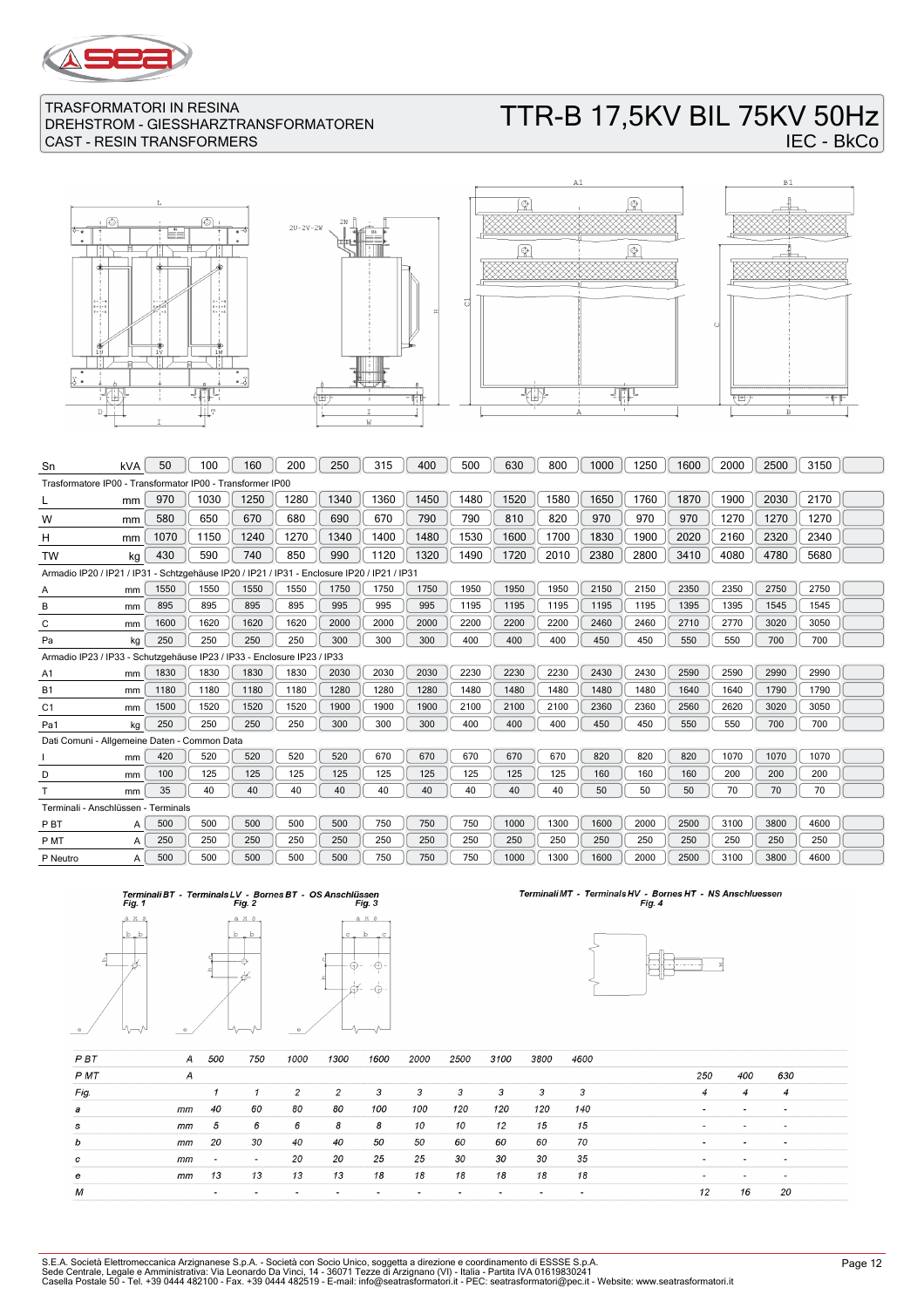

TRASFORMATORI IN RESINA

### DREHSTROM - GIESSHARZTRANSFORMATOREN CAST - RESIN TRANSFORMERS TTR-BR 17,5KV BIL 75KV 50Hz

| Tensione di riferimento<br>17,5/38/75 kV<br>Referenz-Spannung<br>Insulation level |       |       | Tensione secondaria a vuoto<br>No-load secondary voltage (off load) |       |                | Sekundärspannung im Led080f,415÷433 V (*) |       | Regolazione MT<br>OS - Anzapfungen<br>Tappings |       |       | ± 2 x 2.5 % |       | Gruppo vettoriale<br>Schaltgruppe<br>Vector group |       |       | Dyn11, Dyn5(*) |       |                |
|-----------------------------------------------------------------------------------|-------|-------|---------------------------------------------------------------------|-------|----------------|-------------------------------------------|-------|------------------------------------------------|-------|-------|-------------|-------|---------------------------------------------------|-------|-------|----------------|-------|----------------|
| Sn                                                                                | kVA   | 50    | 100                                                                 | 160   | 200            | 250                                       | 315   | 400                                            | 500   | 630   | 630         | 800   | 1000                                              | 1250  | 1600  | 2000           | 2500  | 3150           |
| Po                                                                                | W     | 320   | 340                                                                 | 480   | 600            | 650                                       | 850   | 940                                            | 1100  | 1600  | 1250        | 1600  | 1800                                              | 2200  | 2400  | 3200           | 3600  | 4200           |
| Pcc (75°C)                                                                        | W     | 1550  | 1800                                                                | 2650  | 3000           | 3300                                      | 4150  | 4800                                           | 5700  | 6050  | 6800        | 8050  | 9600                                              | 11300 | 14000 | 16600          | 20100 | 24000          |
| Pcc $(120^\circ C)$                                                               | W     | 1700  | 2100                                                                | 3000  | 3400           | 3800                                      | 4800  | 5500                                           | 6600  | 7000  | 7800        | 9300  | 11000                                             | 13000 | 16100 | 19100          | 23100 | 27600          |
| Vcc $(75^{\circ} C)$                                                              | %     | 6     | 6                                                                   | 6     | 6              | 6                                         | 6     | 6                                              | 6     | 4     | 6           | 6     | 6                                                 | 6     | 6     | 6              | 6     | $\overline{7}$ |
| lo(75° C)                                                                         | %     | 3,3   | 2,6                                                                 | 2,3   | $\overline{c}$ | 1,8                                       | 1,6   | 1,4                                            | 1,3   | 1,4   | 1,2         | 1,1   | 1                                                 | 0.9   | 0,8   | 0,75           | 0,7   | 0,65           |
| Lwa                                                                               | dB(A) | 50    | 51                                                                  | 54    | 56             | 57                                        | 59    | 60                                             | 61    | 62    | 62          | 64    | 65                                                | 67    | 68    | 70             | 71    | 74             |
| Lpa(1mt)                                                                          | dB(A) | 41    | 42                                                                  | 45    | 47             | 48                                        | 50    | 51                                             | 52    | 53    | 53          | 55    | 56                                                | 58    | 59    | 61             | 62    | 65             |
| n                                                                                 | 4/4 % | 96,39 | 97,9                                                                | 98,08 | 98,23          | 98,44                                     | 98,44 | 98,59                                          | 98,66 | 98,8  | 98,74       | 98,81 | 98,87                                             | 98,93 | 98,99 | 99,02          | 99,06 | 99,11          |
| cos Ø = 1                                                                         | 3/4%  | 96,92 | 98,23                                                               | 98,38 | 98,5           | 98,68                                     | 98,67 | 98,8                                           | 98,86 | 98,95 | 98,94       | 98,99 | 99,05                                             | 99,1  | 99,15 | 99,17          | 99,21 | 99,26          |
| 75° C                                                                             | 2/4%  | 97,25 | 98,44                                                               | 98,59 | 98,67          | 98,83                                     | 98,82 | 98,94                                          | 99    | 99,02 | 99,07       | 99,1  | 99,17                                             | 99,2  | 99,27 | 99,27          | 99,31 | 99,36          |
| n                                                                                 | 4/4 % | 96,01 | 97,68                                                               | 97,87 | 98,04          | 98,27                                     | 98,27 | 98,43                                          | 98,51 | 98,67 | 98,6        | 98,68 | 98,75                                             | 98,81 | 98,87 | 98,91          | 98,96 | 99,02          |
| $\cos \varnothing = 0.9$                                                          | 3/4%  | 96,59 | 98,04                                                               | 98,21 | 98,33          | 98,54                                     | 98,52 | 98,67                                          | 98,74 | 98,84 | 98,82       | 98,88 | 98,94                                             | 99    | 99,06 | 99,08          | 99,12 | 99,17          |
| 75° C                                                                             | 2/4 % | 96,95 | 98,27                                                               | 98,44 | 98,52          | 98,71                                     | 98,69 | 98,83                                          | 98,89 | 98,91 | 98,97       | 99,01 | 99,08                                             | 99,11 | 99,19 | 99,19          | 99,24 | 99,29          |
| n                                                                                 | 4/4 % | 95,53 | 97,39                                                               | 97,61 | 97,8           | 98,06                                     | 98,05 | 98,24                                          | 98,33 | 98,5  | 98,43       | 98,51 | 98,6                                              | 98,67 | 98,73 | 98,78          | 98,83 | 98,89          |
| $\cos \varnothing = 0.8$                                                          | 3/4%  | 96,18 | 97,8                                                                | 97,99 | 98,13          | 98,36                                     | 98,34 | 98,51                                          | 98,58 | 98,69 | 98,68       | 98,74 | 98,81                                             | 98,87 | 98,94 | 98,97          | 99,02 | 99,07          |
| 75° C                                                                             | 2/4%  | 96,58 | 98,06                                                               | 98,25 | 98,34          | 98,55                                     | 98,52 | 98,68                                          | 98,75 | 98,78 | 98,84       | 98,88 | 98,96                                             | 99    | 99,09 | 99,09          | 99,14 | 99,2           |
| le/In                                                                             |       | 14    | 13,5                                                                | 13,5  | 13             | 13                                        | 12,5  | 12,5                                           | 12    | 13    | 12          | 11,5  | 11,5                                              | 11    | 11    | 10,5           | 10,5  | 10,5           |
| т                                                                                 | sec.  | 0.08  | 0,09                                                                | 0,09  | 0.1            | 0.1                                       | 0, 11 | 0,12                                           | 0, 13 | 0, 15 | 0.14        | 0, 16 | 0,18                                              | 0,2   | 0,25  | 0,3            | 0,35  | 0.4            |
| In sec.                                                                           | A     | 72    | 144                                                                 | 231   | 289            | 361                                       | 455   | 577                                            | 722   | 909   | 909         | 1155  | 1443                                              | 1804  | 2309  | 2887           | 3608  | 4547           |
| Icc                                                                               | A     | 1200  | 2400                                                                | 3850  | 4817           | 6017                                      | 7583  | 9617                                           | 12033 | 22725 | 15150       | 19250 | 24050                                             | 30067 | 38483 | 48117          | 60133 | 64957          |
| RI (75°C)                                                                         | %     | 3,1   | 1,8                                                                 | 1,66  | 1,5            | 1,32                                      | 1,32  | 1,2                                            | 1,14  | 0,96  | 1,08        | 1,01  | 0,96                                              | 0,9   | 0,88  | 0,83           | 0,8   | 0,76           |
| XI                                                                                | %     | 5,14  | 5,72                                                                | 5,77  | 5,81           | 5,85                                      | 5,85  | 5,88                                           | 5,89  | 3,88  | 5,9         | 5,91  | 5,92                                              | 5,93  | 5,94  | 5,94           | 5,95  | 6,96           |
| DV cos $\varnothing$ = 1                                                          | 4/4 % | 3,23  | 1,96                                                                | 1,82  | 1,67           | 1,49                                      | 1,49  | 1,37                                           | 1,31  | 1,04  | 1,25        | 1,18  | 1,14                                              | 1,08  | 1,05  | 1,01           | 0,98  | $\mathbf{1}$   |
| DV $\cos \varnothing = 0.9$                                                       | 4/4 % | 5,08  | 4,21                                                                | 4,1   | 3,99           | 3,85                                      | 3,85  | 3,76                                           | 3,71  | 2,6   | 3,66        | 3,6   | 3,57                                              | 3,52  | 3,5   | 3,46           | 3,44  | 3.89           |
| DV cos $\varnothing$ = 0.8                                                        | 4/4 % | 5,59  | 4,94                                                                | 4,85  | 4,76           | 4,64                                      | 4,64  | 4,57                                           | 4,53  | 3,13  | 4,49        | 4,44  | 4,41                                              | 4,37  | 4,35  | 4,32           | 4,3   | 4,92           |
| Qo                                                                                | kVAR  | 1,5   | 2,4                                                                 | 3,4   | 3,7            | 4,1                                       | 4,6   | 5,1                                            | 5,9   | 7,9   | 6,9         | 7,9   | 9                                                 | 10    | 11,4  | 13,1           | 15,4  | 18             |
| Qf                                                                                | kVAR  | 1,9   | 4,9                                                                 | 7,9   | 10,2           | 13                                        | 16,4  | 21,2                                           | 26,7  | 21,5  | 33,9        | 43,2  | 54,6                                              | 69    | 87,6  | 110,8          | 139,7 | 208,1          |

Legenda

Sn = Potenza Po = Perdite a vuoto Pcc = Perdite a carico Vcc = Tensione di corto circuito Io = Corrente a vuoto Lwa = Potenza sonora Lpa = Pressione acustica η = Rendimento Ie/In = Corrente di inserzione T = Costante di tempo Ie/In In sec. = Corrente Icc = Corrente di corto circuito RI = Componente attiva della Vcc XI = Componente reattiva della Vcc DV = Caduta di tensione Qo = Potenza reattiva a vuoto Qf = Potenza reattiva a carico Pt = Peso trasformatore Pa = Peso armadio P BT = Portata terminali BT P MT = Portata terminali MT Tutte le caratteristiche tecniche riportate nel presente catalogo si riferiscono a trasformatori trifasi di distribuzione, con frequenza 50 Hz e temperatura ambiente di 40° C. Costruzioni in accordo a Norme IEC60076 Std. Caratteristiche e dati tecnici non sono impegnativi e possono essere variati senza preavviso. (\*) A richiesta

#### Legende

| $Sn = Nennleistung$<br>Po = Leerlaufverlusten<br>Pcc = Kurschlußverlusten<br>Vcc = Kurschlußspannung<br>lo = Leerlaufstrom<br>Lwa = Schalleistungspegel<br>Lpa = Schalldruckpegel<br>$\eta$ = Wirkungsgrad<br>le/In = Einschaltstrom<br>T = Zeitkonstante le/In<br>In sec. $=$ Strom<br>Icc = Kurzschluss - Strom<br>RI = Wirkleistungsanteil der uk<br>XI = Blindeistungsanteil der uk<br>$DV =$ Spannungsabfall<br>Qo = Kompensation im Leerlauf<br>Qf = Kompensation unter Last<br>Pt = Gewicht Transformator<br>Pa = Gewicht Schutzgehäuse<br>P BT = US Stromfähigkeit<br>P MT = OS Stromfähigkeit |
|--------------------------------------------------------------------------------------------------------------------------------------------------------------------------------------------------------------------------------------------------------------------------------------------------------------------------------------------------------------------------------------------------------------------------------------------------------------------------------------------------------------------------------------------------------------------------------------------------------|
| Die auf diesem Katalog angegebenen<br>Technischen<br>Daten beziehen sich auf Drehstrom<br>Verteilungstransformatoren<br>mit einer Frequenz von 50 Hz und<br>Umgebungstemperatur von 40°C.                                                                                                                                                                                                                                                                                                                                                                                                              |
| Fertigung gemäß IEC60076 Standard.<br>Die technischen Daten sind nicht bindend;<br>diese<br>können ohne Mitteilung verändert werden.                                                                                                                                                                                                                                                                                                                                                                                                                                                                   |

(\*) nach Anfrage

#### Legend

Sn = Rating capacity Po = No - load losses Pcc = Load losses Vcc = Impedance voltage Io = No - load current Lwa = Sound power level Lpa = Sound pressure levle  $=$  Efficiency Ie/In = In - rush current T = Time constant Ie/In In sec. = Secondary side current Icc = Short circuit current RI = Active part of Vcc XI = Reactive part of Vcc DV = Voltage drop Qo = No - load reactive power  $Qf = Full load reactive power$ Pt = Weight transformer Pa = Weight enclosure P BT = LV terminals max current P MT = MT terminals max current All the techincal characteristics given in this catalogue are referred to threephase distribution transformers, with frequency of 50 Hz and ambient temperature of 40°C. Construction according to IEC60076 Std. Characteristics and technical data are quoted without commitment; modifications reserved without prior notice. (\*) On request

IEC - BkBo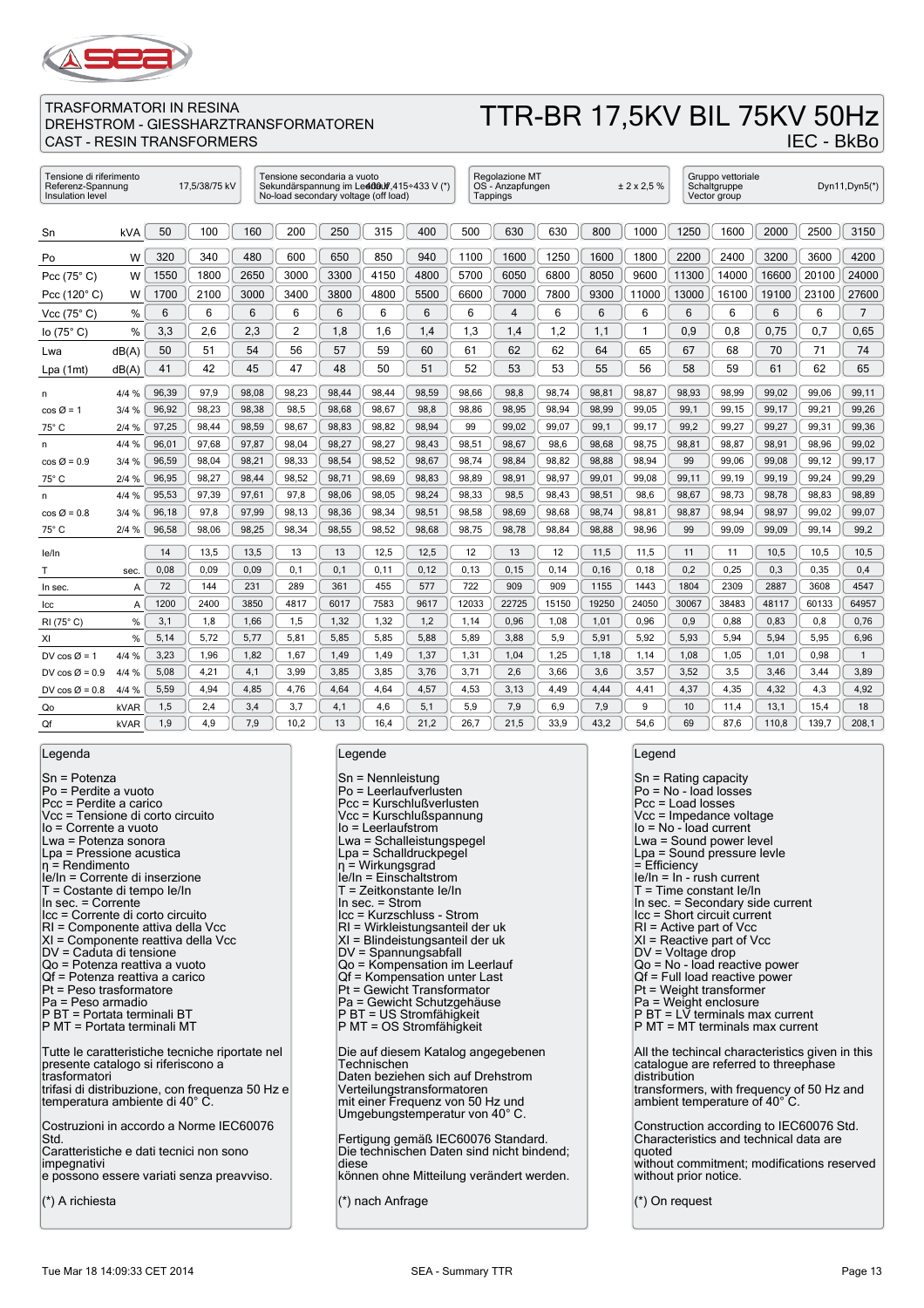

# TTR-BR 17,5KV BIL 75KV 50Hz IEC - BkBo







| kVA                                                                                         | 50   | 100  | 160                                 | 200                                          | 250                                                        | 315  | 400  | 500  | 630  | 630  | 800  | 1000 | 1250 | 1600 | 2000 | 2500 | 3150 |
|---------------------------------------------------------------------------------------------|------|------|-------------------------------------|----------------------------------------------|------------------------------------------------------------|------|------|------|------|------|------|------|------|------|------|------|------|
|                                                                                             |      |      |                                     |                                              |                                                            |      |      |      |      |      |      |      |      |      |      |      |      |
| mm                                                                                          | 970  | 1030 | 1250                                | 1280                                         | 1340                                                       | 1360 | 1450 | 1480 | 1580 | 1520 | 1580 | 1650 | 1760 | 1870 | 1900 | 2030 | 2170 |
| mm                                                                                          | 580  | 650  | 670                                 | 680                                          | 690                                                        | 770  | 790  | 790  | 800  | 810  | 820  | 970  | 970  | 970  | 1270 | 1270 | 1270 |
| mm                                                                                          | 1070 | 1150 | 1240                                | 1270                                         | 1340                                                       | 1400 | 1480 | 1530 | 1700 | 1600 | 1700 | 1830 | 1900 | 2020 | 2160 | 2320 | 2340 |
| kg                                                                                          | 430  | 590  | 740                                 | 850                                          | 990                                                        | 1120 | 1320 | 1490 | 1920 | 1720 | 2010 | 2380 | 2800 | 3410 | 4080 | 4780 | 5680 |
| Armadio IP20 / IP21 / IP31 - Schtzgehäuse IP20 / IP21 / IP31 - Enclosure IP20 / IP21 / IP31 |      |      |                                     |                                              |                                                            |      |      |      |      |      |      |      |      |      |      |      |      |
| mm                                                                                          | 1550 | 1550 | 1550                                | 1550                                         | 1750                                                       | 1750 | 1750 | 1950 | 1950 | 1950 | 1950 | 2150 | 2150 | 2350 | 2350 | 2750 | 2750 |
| mm                                                                                          | 895  | 895  | 895                                 | 895                                          | 995                                                        | 995  | 995  | 1195 | 1195 | 1195 | 1195 | 1195 | 1195 | 1395 | 1395 | 1545 | 1545 |
| mm                                                                                          | 1600 | 1620 | 1620                                | 1620                                         | 2000                                                       | 2000 | 2000 | 2200 | 2200 | 2200 | 2200 | 2460 | 2460 | 2710 | 2770 | 3020 | 3050 |
| kg                                                                                          | 250  | 250  | 250                                 | 250                                          | 300                                                        | 300  | 300  | 400  | 400  | 400  | 400  | 450  | 450  | 550  | 550  | 700  | 700  |
| Armadio IP23 / IP33 - Schutzgehäuse IP23 / IP33 - Enclosure IP23 / IP33                     |      |      |                                     |                                              |                                                            |      |      |      |      |      |      |      |      |      |      |      |      |
| mm                                                                                          | 1830 | 1830 | 1830                                | 1830                                         | 2030                                                       | 2030 | 2030 | 2230 | 2230 | 2230 | 2230 | 2430 | 2430 | 2590 | 2590 | 2990 | 2990 |
| mm                                                                                          | 1180 | 1180 | 1180                                | 1180                                         | 1280                                                       | 1280 | 1280 | 1480 | 1480 | 1480 | 1480 | 1480 | 1480 | 1640 | 1640 | 1790 | 1790 |
| mm                                                                                          | 1500 | 1520 | 1520                                | 1520                                         | 1900                                                       | 1900 | 1900 | 2100 | 2100 | 2100 | 2100 | 2360 | 2360 | 2560 | 2620 | 3020 | 3050 |
| kg                                                                                          | 250  | 250  | 250                                 | 250                                          | 300                                                        | 300  | 300  | 400  | 400  | 400  | 400  | 450  | 450  | 550  | 550  | 700  | 700  |
|                                                                                             |      |      |                                     |                                              |                                                            |      |      |      |      |      |      |      |      |      |      |      |      |
| mm                                                                                          | 420  | 520  | 520                                 | 520                                          | 520                                                        | 670  | 670  | 670  | 670  | 670  | 670  | 820  | 820  | 820  | 1070 | 1070 | 1070 |
| mm                                                                                          | 100  | 125  | 125                                 | 125                                          | 125                                                        | 125  | 125  | 125  | 125  | 125  | 125  | 160  | 160  | 160  | 200  | 200  | 200  |
| mm                                                                                          | 35   | 40   | 40                                  | 40                                           | 40                                                         | 40   | 40   | 40   | 40   | 40   | 40   | 50   | 50   | 50   | 70   | 70   | 70   |
|                                                                                             |      |      |                                     |                                              |                                                            |      |      |      |      |      |      |      |      |      |      |      |      |
| A                                                                                           | 500  | 500  | 500                                 | 500                                          | 500                                                        | 750  | 750  | 750  | 1000 | 1000 | 1300 | 1600 | 2000 | 2500 | 3100 | 3800 | 4600 |
| A                                                                                           | 250  | 250  | 250                                 | 250                                          | 250                                                        | 250  | 250  | 250  | 250  | 250  | 250  | 250  | 250  | 250  | 250  | 250  | 250  |
| A                                                                                           | 500  | 500  | 500                                 | 500                                          | 500                                                        | 750  | 750  | 750  | 1000 | 1000 | 1300 | 1600 | 2000 | 2500 | 3100 | 3800 | 4600 |
|                                                                                             |      |      | Terminali - Anschlüssen - Terminals | Dati Comuni - Allgemeine Daten - Common Data | Trasformatore IP00 - Transformator IP00 - Transformer IP00 |      |      |      |      |      |      |      |      |      |      |      |      |





# Terminali MT - Terminals HV - Bornes HT - NS Anschluessen<br>Fig. 4



| P BT | A  | 500                      | 750                      | 1000 | 1300 | 1600 | 2000 | 2500 | 3100 | 3800 | 4600 |                |                          |                          |  |
|------|----|--------------------------|--------------------------|------|------|------|------|------|------|------|------|----------------|--------------------------|--------------------------|--|
| P MT | A  |                          |                          |      |      |      |      |      |      |      |      | 250            | 400                      | 630                      |  |
| Fig. |    |                          |                          | 2    | 2    | 3    | 3    | 3    | 3    | 3    | 3    | $\overline{4}$ | $\overline{4}$           | 4                        |  |
| а    | mm | 40                       | 60                       | 80   | 80   | 100  | 100  | 120  | 120  | 120  | 140  |                | $\overline{\phantom{a}}$ |                          |  |
| s    | mm | 5                        | 6                        | 6    | 8    | 8    | 10   | 10   | 12   | 15   | 15   | . .            | $\overline{\phantom{0}}$ | $\overline{\phantom{a}}$ |  |
| b    | mm | 20                       | 30                       | 40   | 40   | 50   | 50   | 60   | 60   | 60   | 70   | . .            | <b>COL</b>               | $\sim$                   |  |
| c    | mm | $\overline{\phantom{a}}$ | $\overline{\phantom{a}}$ | 20   | 20   | 25   | 25   | 30   | 30   | 30   | 35   | . .            |                          | $\overline{\phantom{0}}$ |  |
| е    | mm | 13                       | 13                       | 13   | 13   | 18   | 18   | 18   | 18   | 18   | 18   |                |                          |                          |  |
| M    |    |                          |                          |      |      |      |      |      |      |      |      | 12             | 16                       | 20                       |  |

 $\overline{\mathbb{F}}$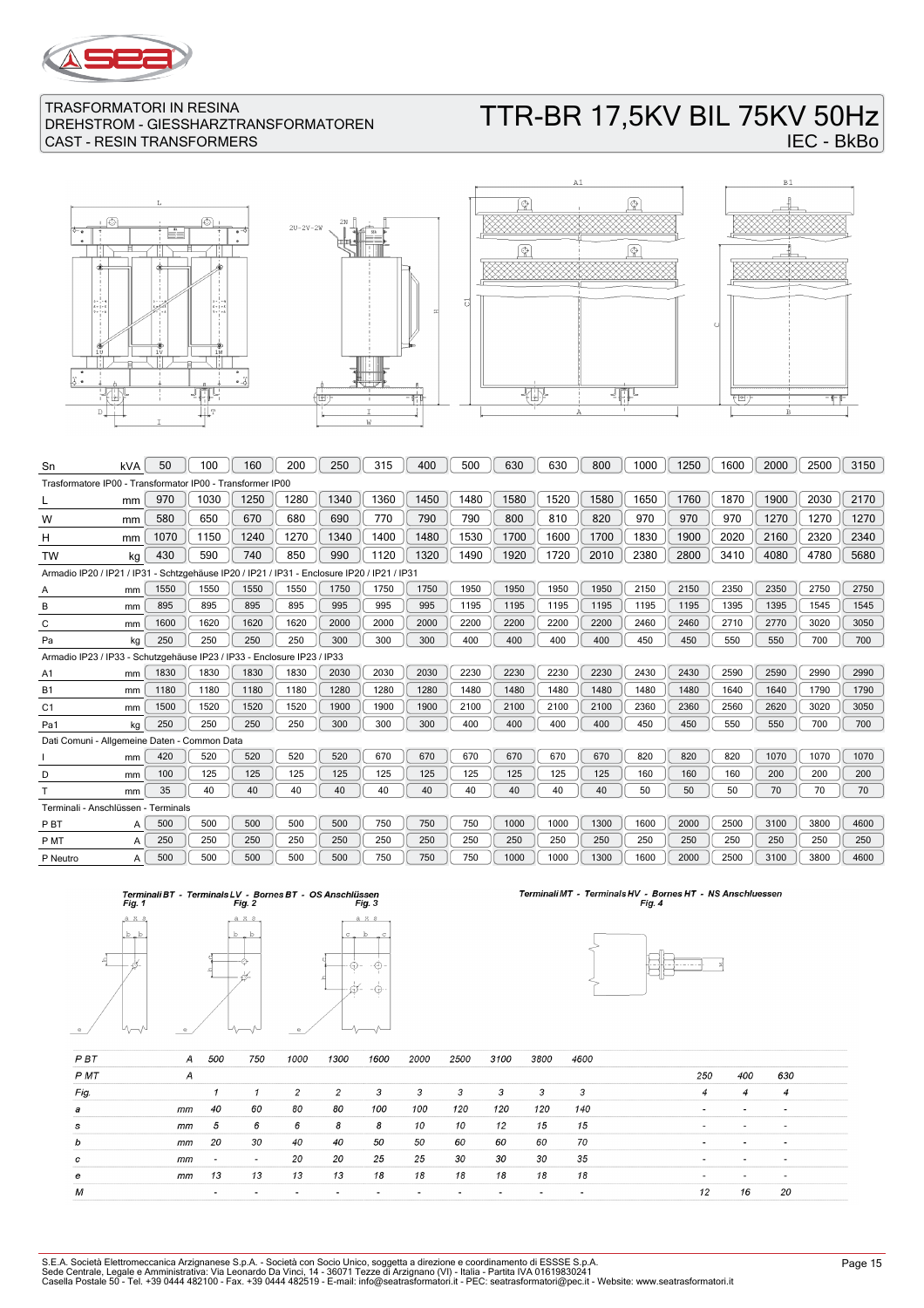

# TTR-C 24KV BIL 95KV 50Hz IEC - BkCo

| Tensione di riferimento<br>24/50/95 kV<br>Referenz-Spannung<br>Insulation level |            |       |       | Tensione secondaria a vuoto<br>No-load secondary voltage (off load) |       |       | Sekundärspannung im Led080f, 415÷433 V (*) |       | Regolazione MT<br>OS - Anzapfungen<br>Tappings |       |       | ± 2 × 2.5 % |       | Gruppo vettoriale<br>Schaltgruppe<br>Vector group |       |       | Dyn $11,$ Dyn $5(*)$ |  |
|---------------------------------------------------------------------------------|------------|-------|-------|---------------------------------------------------------------------|-------|-------|--------------------------------------------|-------|------------------------------------------------|-------|-------|-------------|-------|---------------------------------------------------|-------|-------|----------------------|--|
| Sn                                                                              | <b>kVA</b> | 50    | 100   | 160                                                                 | 200   | 250   | 315                                        | 400   | 500                                            | 630   | 800   | 1000        | 1250  | 1600                                              | 2000  | 2500  | 3150                 |  |
| Po                                                                              | W          | 420   | 550   | 680                                                                 | 780   | 880   | 1050                                       | 1200  | 1400                                           | 1650  | 2000  | 2300        | 2750  | 3100                                              | 4050  | 5000  | 5600                 |  |
| Pcc $(75^\circ C)$                                                              | W          | 1550  | 1750  | 2500                                                                | 3000  | 3300  | 4150                                       | 4800  | 5700                                           | 6800  | 8050  | 9600        | 11300 | 14000                                             | 16600 | 20100 | 24000                |  |
| Pcc (120°C)                                                                     | W          | 1700  | 2000  | 2900                                                                | 3400  | 3800  | 4800                                       | 5500  | 6600                                           | 7800  | 9300  | 11000       | 13000 | 16100                                             | 19100 | 23100 | 27600                |  |
| Vcc $(75^{\circ} C)$                                                            | %          | 6     | 6     | 6                                                                   | 6     | 6     | 6                                          | 6     | 6                                              | 6     | 6     | 6           | 6     | 6                                                 | 6     | 6     | $\overline{7}$       |  |
| lo $(75^{\circ} C)$                                                             | %          | 3,5   | 2,8   | 2,4                                                                 | 2,1   | 1,9   | 1,7                                        | 1,5   | 1,4                                            | 1,3   | 1,2   | 1,1         | 1     | 0,9                                               | 0,85  | 0,8   | 0,75                 |  |
| Lwa                                                                             | dB(A)      | 57    | 59    | 62                                                                  | 63    | 65    | 66                                         | 68    | 69                                             | 70    | 72    | 73          | 74    | 76                                                | 78    | 81    | 84                   |  |
| Lpa (1mt)                                                                       | dB(A)      | 47    | 49    | 52                                                                  | 53    | 55    | 56                                         | 58    | 59                                             | 60    | 62    | 63          | 64    | 66                                                | 68    | 71    | 74                   |  |
| n                                                                               | 4/4 %      | 96,21 | 97,75 | 98,05                                                               | 98,15 | 98,36 | 98,38                                      | 98,52 | 98,6                                           | 98,68 | 98,76 | 98,82       | 98.89 | 98,94                                             | 98,98 | 99,01 | 99,07                |  |
| $\cos \varnothing = 1$                                                          | 3/4%       | 96,67 | 98    | 98,29                                                               | 98,38 | 98,56 | 98,59                                      | 98,72 | 98,79                                          | 98,85 | 98,92 | 98,98       | 99,04 | 99,09                                             | 99,12 | 99,14 | 99,2                 |  |
| $75^{\circ}$ C                                                                  | 2/4 %      | 96,87 | 98,06 | 98,39                                                               | 98,49 | 98,65 | 98,69                                      | 98,81 | 98,88                                          | 98,95 | 99,01 | 99,07       | 99,12 | 99,18                                             | 99,19 | 99,2  | 99,27                |  |
| n                                                                               | 4/4 %      | 95,81 | 97,51 | 97,84                                                               | 97,94 | 98,18 | 98,2                                       | 98,36 | 98,45                                          | 98,53 | 98,62 | 98,7        | 98,77 | 98,83                                             | 98,87 | 98,9  | 98,97                |  |
| $\cos \varnothing = 0.9$                                                        | 3/4 %      | 96,31 | 97,78 | 98,1                                                                | 98,21 | 98,4  | 98,43                                      | 98,58 | 98,65                                          | 98,73 | 98,81 | 98,87       | 98,93 | 98,99                                             | 99,02 | 99,04 | 99,11                |  |
| 75° C                                                                           | 2/4 %      | 96,54 | 97,85 | 98,22                                                               | 98,33 | 98,51 | 98.55                                      | 98,68 | 98,76                                          | 98,83 | 98,9  | 98,97       | 99,02 | 99.09                                             | 99,1  | 99,12 | 99,19                |  |
| n                                                                               | 4/4 %      | 95,31 | 97,21 | 97,58                                                               | 97,69 | 97,95 | 97,98                                      | 98,16 | 98,26                                          | 98,35 | 98,45 | 98.53       | 98,61 | 98,68                                             | 98,73 | 98,76 | 98,84                |  |
| $\cos \varnothing = 0.8$                                                        | 3/4%       | 95,87 | 97,51 | 97,87                                                               | 97,99 | 98,21 | 98,24                                      | 98,4  | 98,49                                          | 98,57 | 98,66 | 98,73       | 98,8  | 98,87                                             | 98,9  | 98,92 | 99                   |  |
| $75^{\circ}$ C                                                                  | 2/4%       | 96,12 | 97,59 | 98                                                                  | 98,12 | 98,32 | 98,37                                      | 98,52 | 98,61                                          | 98,69 | 98,76 | 98,84       | 98,9  | 98,98                                             | 98,99 | 99,01 | 99,09                |  |
| le/ln                                                                           |            | 14    | 13,5  | 13,5                                                                | 13    | 13    | 12,5                                       | 12,5  | 12                                             | 12    | 11,5  | 11,5        | 11    | 11                                                | 10,5  | 10,5  | 10,5                 |  |
| т                                                                               | sec.       | 0,08  | 0,09  | 0.09                                                                | 0.1   | 0.1   | 0,11                                       | 0,12  | 0, 13                                          | 0,14  | 0, 16 | 0, 18       | 0,2   | 0,25                                              | 0,3   | 0,35  | 0,4                  |  |
| In sec.                                                                         | Α          | 72    | 144   | 231                                                                 | 289   | 361   | 455                                        | 577   | 722                                            | 909   | 1155  | 1443        | 1804  | 2309                                              | 2887  | 3608  | 4547                 |  |
| Icc                                                                             | A          | 1200  | 2400  | 3850                                                                | 4817  | 6017  | 7583                                       | 9617  | 12033                                          | 15150 | 19250 | 24050       | 30067 | 38483                                             | 48117 | 60133 | 64957                |  |
| RI (75° C)                                                                      | $\%$       | 3,1   | 1,75  | 1,56                                                                | 1,5   | 1,32  | 1,32                                       | 1,2   | 1,14                                           | 1,08  | 1,01  | 0,96        | 0,9   | 0.88                                              | 0,83  | 0,8   | 0,76                 |  |
| XI                                                                              | %          | 5,14  | 5,74  | 5,79                                                                | 5,81  | 5,85  | 5,85                                       | 5,88  | 5,89                                           | 5,9   | 5,91  | 5,92        | 5,93  | 5,94                                              | 5,94  | 5,95  | 6,96                 |  |
| DV cos $\varnothing$ = 1                                                        | 4/4 %      | 3,23  | 1,91  | 1,73                                                                | 1,67  | 1,49  | 1,49                                       | 1,37  | 1,31                                           | 1,25  | 1,18  | 1,14        | 1,08  | 1,05                                              | 1,01  | 0,98  | $\mathbf{1}$         |  |
| DV cos $\varnothing$ = 0.9                                                      | 4/4 %      | 5,08  | 4,17  | 4,03                                                                | 3,99  | 3,85  | 3,85                                       | 3,76  | 3,71                                           | 3,66  | 3,6   | 3,57        | 3,52  | 3,5                                               | 3,46  | 3,44  | 3,89                 |  |
| DV cos $\varnothing$ = 0.8                                                      | 4/4 %      | 5,59  | 4,91  | 4,79                                                                | 4,76  | 4,64  | 4,64                                       | 4,57  | 4,53                                           | 4,49  | 4,44  | 4,41        | 4,37  | 4,35                                              | 4,32  | 4,3   | 4,92                 |  |
| Qo                                                                              | kVAR       | 1,5   | 2,5   | 3,5                                                                 | 3,7   | 4,2   | 4,7                                        | 5,3   | 6,2                                            | 7,2   | 8,4   | 9,6         | 10,9  | 12,6                                              | 14,6  | 16,9  | 20,2                 |  |
| Qf                                                                              | kVAR       | 1,9   | 4.9   | 8.1                                                                 | 10,2  | 13    | 16.4                                       | 21.2  | 26.7                                           | 33.9  | 43.2  | 54.6        | 69    | 87,6                                              | 110.8 | 139,7 | 208.1                |  |

Legenda

Sn = Potenza Po = Perdite a vuoto Pcc = Perdite a carico Vcc = Tensione di corto circuito Io = Corrente a vuoto Lwa = Potenza sonora Lpa = Pressione acustica η = Rendimento Ie/In = Corrente di inserzione T = Costante di tempo Ie/In In sec. = Corrente Icc = Corrente di corto circuito RI = Componente attiva della Vcc XI = Componente reattiva della Vcc DV = Caduta di tensione Qo = Potenza reattiva a vuoto Qf = Potenza reattiva a carico Pt = Peso trasformatore Pa = Peso armadio P BT = Portata terminali BT P MT = Portata terminali MT Tutte le caratteristiche tecniche riportate nel presente catalogo si riferiscono a trasformatori trifasi di distribuzione, con frequenza 50 Hz e temperatura ambiente di 40° C. Costruzioni in accordo a Norme IEC60076 Std. Caratteristiche e dati tecnici non sono impegnativi e possono essere variati senza preavviso. (\*) A richiesta

#### Legende

| Sn = Nennleistung<br>Po = Leerlaufverlusten<br>Pcc = Kurschlußverlusten<br>Vcc = Kurschlußspannung<br>lo = Leerlaufstrom<br>Lwa = Schalleistungspegel<br>Lpa = Schalldruckpegel<br>$\eta$ = Wirkungsgrad<br>le/In = Einschaltstrom<br>T = Zeitkonstante le/In<br>In sec. $=$ Strom<br>Icc = Kurzschluss - Strom<br>RI = Wirkleistungsanteil der uk<br>XI = Blindeistungsanteil der uk<br>DV = Spannungsabfall<br>Qo = Kompensation im Leerlauf<br>Qf = Kompensation unter Last<br>Pt = Gewicht Transformator<br>Pa = Gewicht Schutzgehäuse<br>P BT = US Stromfähigkeit<br>P MT = OS Stromfähigkeit |
|----------------------------------------------------------------------------------------------------------------------------------------------------------------------------------------------------------------------------------------------------------------------------------------------------------------------------------------------------------------------------------------------------------------------------------------------------------------------------------------------------------------------------------------------------------------------------------------------------|
| Die auf diesem Katalog angegebenen<br>Technischen<br>Daten beziehen sich auf Drehstrom<br>Verteilungstransformatoren<br>mit einer Frequenz von 50 Hz und<br>Umgebungstemperatur von 40°C.                                                                                                                                                                                                                                                                                                                                                                                                          |
| Fertigung gemäß IEC60076 Standard.<br>Die technischen Daten sind nicht bindend;<br>diese<br>können ohne Mitteilung verändert werden.                                                                                                                                                                                                                                                                                                                                                                                                                                                               |

(\*) nach Anfrage

#### Legend

| Sn = Rating capacity<br>Po = No - load losses<br>$Pcc =$ Load losses<br>Vcc = Impedance voltage<br>lo = No - load current<br>Lwa = Sound power level<br>Lpa = Sound pressure levle<br>$=$ Efficiency<br>$ e/ n =  n - r$ rush current<br>T = Time constant le/In<br>In sec. = Secondary side current<br>Icc = Short circuit current<br>$RI =$ Active part of Vcc<br>XI = Reactive part of Vcc<br>DV = Voltage drop<br>Qo = No - load reactive power<br>Qf = Full load reactive power<br>Pt = Weight transformer<br>Pa = Weight enclosure<br>P BT = LV terminals max current<br>P MT = MT terminals max current |
|----------------------------------------------------------------------------------------------------------------------------------------------------------------------------------------------------------------------------------------------------------------------------------------------------------------------------------------------------------------------------------------------------------------------------------------------------------------------------------------------------------------------------------------------------------------------------------------------------------------|
| All the techincal characteristics given in this<br>catalogue are referred to threephase<br>distribution<br>transformers, with frequency of 50 Hz and<br>ambient temperature of 40°C.                                                                                                                                                                                                                                                                                                                                                                                                                           |
| Construction according to IEC60076 Std.<br>Characteristics and technical data are<br>quoted<br>without commitment; modifications reserved<br>without prior notice.                                                                                                                                                                                                                                                                                                                                                                                                                                             |
| $(4)$ $\sim$                                                                                                                                                                                                                                                                                                                                                                                                                                                                                                                                                                                                   |

(\*) On request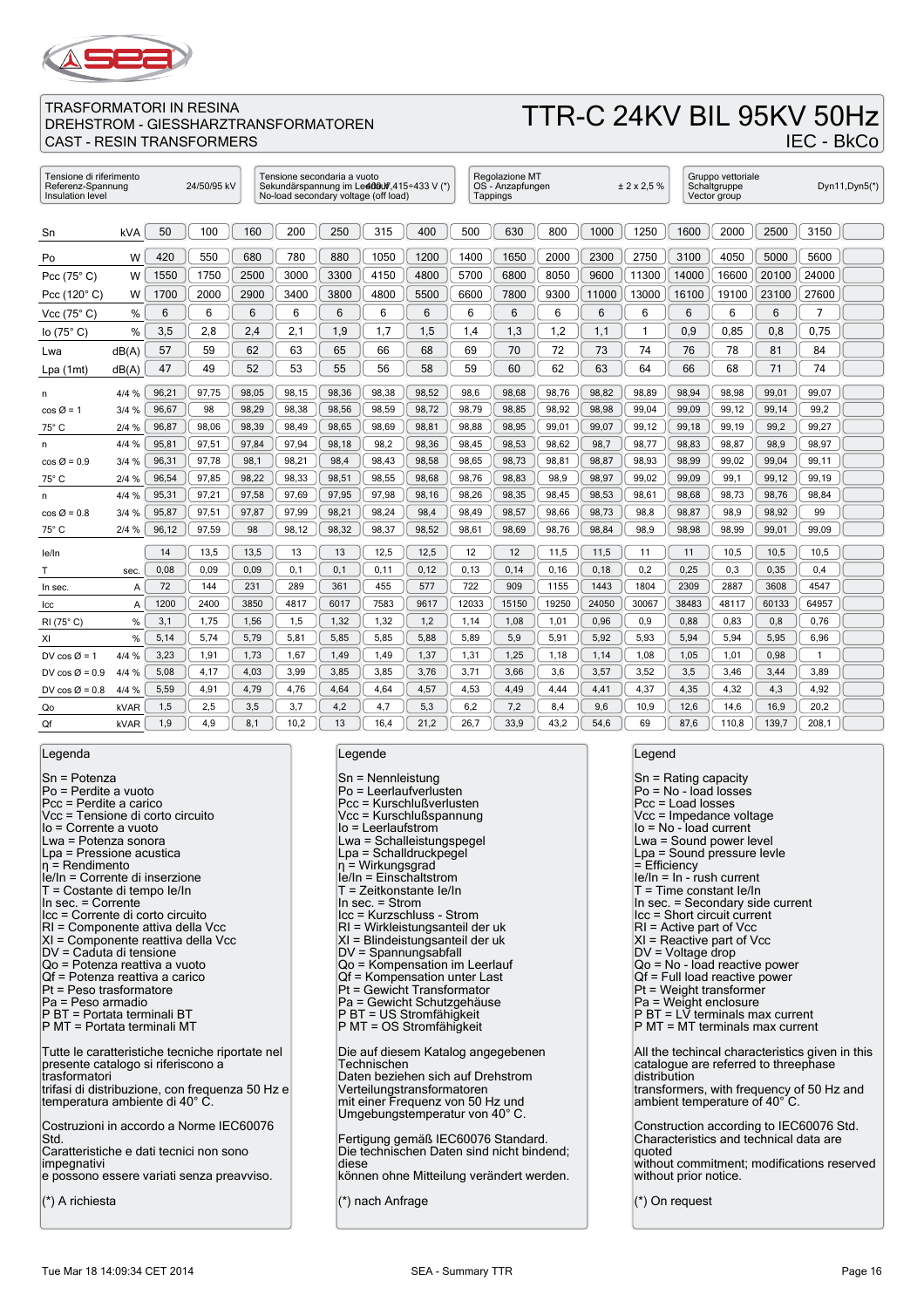

# TTR-C 24KV BIL 95KV 50Hz IEC - BkCo









| Sn                                                                                          | kVA | 50   | 100  | 160  | 200  | 250  | 315  | 400  | 500  | 630  | 800  | 1000 | 1250 | 1600 | 2000 | 2500 | 3150 |  |
|---------------------------------------------------------------------------------------------|-----|------|------|------|------|------|------|------|------|------|------|------|------|------|------|------|------|--|
| Trasformatore IP00 - Transformator IP00 - Transformer IP00                                  |     |      |      |      |      |      |      |      |      |      |      |      |      |      |      |      |      |  |
|                                                                                             | mm  | 970  | 1030 | 1250 | 1280 | 1340 | 1360 | 1450 | 1480 | 1520 | 1580 | 1650 | 1760 | 1870 | 1900 | 2030 | 2170 |  |
| w                                                                                           | mm  | 590  | 650  | 680  | 680  | 690  | 770  | 790  | 800  | 810  | 820  | 970  | 970  | 970  | 1270 | 1270 | 1270 |  |
| н                                                                                           | mm  | 1070 | 1150 | 1240 | 1270 | 1340 | 1400 | 1480 | 1530 | 1600 | 1700 | 1830 | 1900 | 2020 | 2160 | 2320 | 2340 |  |
| <b>TW</b>                                                                                   | kg  | 440  | 600  | 770  | 860  | 1010 | 1140 | 1350 | 1510 | 1740 | 2050 | 2400 | 2850 | 3430 | 4100 | 4900 | 5750 |  |
| Armadio IP20 / IP21 / IP31 - Schtzgehäuse IP20 / IP21 / IP31 - Enclosure IP20 / IP21 / IP31 |     |      |      |      |      |      |      |      |      |      |      |      |      |      |      |      |      |  |
| А                                                                                           | mm  | 1550 | 1550 | 1550 | 1550 | 1750 | 1750 | 1750 | 1950 | 1950 | 1950 | 2150 | 2150 | 2350 | 2350 | 2750 | 2750 |  |
| B                                                                                           | mm  | 895  | 895  | 895  | 895  | 995  | 995  | 995  | 1195 | 1195 | 1195 | 1195 | 1195 | 1395 | 1395 | 1545 | 1545 |  |
| C                                                                                           | mm  | 1600 | 1620 | 1620 | 1620 | 2000 | 2000 | 2000 | 2200 | 2200 | 2200 | 2460 | 2460 | 2710 | 2770 | 3020 | 3050 |  |
| Pa                                                                                          | kg  | 250  | 250  | 250  | 250  | 300  | 300  | 300  | 400  | 400  | 400  | 450  | 450  | 550  | 550  | 700  | 700  |  |
| Armadio IP23 / IP33 - Schutzgehäuse IP23 / IP33 - Enclosure IP23 / IP33                     |     |      |      |      |      |      |      |      |      |      |      |      |      |      |      |      |      |  |
| A1                                                                                          | mm  | 1830 | 1830 | 1830 | 1830 | 2030 | 2030 | 2030 | 2230 | 2230 | 2230 | 2430 | 2430 | 2590 | 2590 | 2990 | 2990 |  |
| <b>B1</b>                                                                                   | mm  | 1180 | 1180 | 1180 | 1180 | 1280 | 1280 | 1280 | 1480 | 1480 | 1480 | 1480 | 1480 | 1640 | 1640 | 1790 | 1790 |  |
| C1                                                                                          | mm  | 1500 | 1520 | 1520 | 1520 | 1900 | 1900 | 1900 | 2100 | 2100 | 2100 | 2360 | 2360 | 2560 | 2620 | 3020 | 3050 |  |
| Pa1                                                                                         | kg  | 250  | 250  | 250  | 250  | 300  | 300  | 300  | 400  | 400  | 400  | 450  | 450  | 550  | 550  | 700  | 700  |  |
| Dati Comuni - Allgemeine Daten - Common Data                                                |     |      |      |      |      |      |      |      |      |      |      |      |      |      |      |      |      |  |
|                                                                                             | mm  | 420  | 520  | 520  | 520  | 520  | 670  | 670  | 670  | 670  | 670  | 820  | 820  | 820  | 1070 | 1070 | 1070 |  |
| D                                                                                           | mm  | 100  | 125  | 125  | 125  | 125  | 125  | 125  | 125  | 125  | 125  | 160  | 160  | 160  | 200  | 200  | 200  |  |
|                                                                                             | mm  | 35   | 40   | 40   | 40   | 40   | 40   | 40   | 40   | 40   | 40   | 50   | 50   | 50   | 70   | 70   | 70   |  |
| Terminali - Anschlüssen - Terminals                                                         |     |      |      |      |      |      |      |      |      |      |      |      |      |      |      |      |      |  |
| P <sub>B</sub> T                                                                            | A   | 500  | 500  | 500  | 500  | 500  | 750  | 750  | 750  | 1000 | 1300 | 1600 | 2000 | 2500 | 3100 | 3800 | 4600 |  |
| P MT                                                                                        | A   | 250  | 250  | 250  | 250  | 250  | 250  | 250  | 250  | 250  | 250  | 250  | 250  | 250  | 250  | 250  | 250  |  |
| P Neutro                                                                                    | A   | 500  | 500  | 500  | 5000 | 500  | 750  | 750  | 750  | 1000 | 1300 | 1600 | 2000 | 2500 | 3100 | 3800 | 4600 |  |





# Terminali MT - Terminals HV - Bornes HT - NS Anschluessen<br>Fig. 4



| PBT  | A  | 500                      | 750                      | 1000 | 1300 | 1600                     | 2000                     | 2500 | 3100 | 3800 | 4600 |                          |                          |                          |
|------|----|--------------------------|--------------------------|------|------|--------------------------|--------------------------|------|------|------|------|--------------------------|--------------------------|--------------------------|
| P MT | A  |                          |                          |      |      |                          |                          |      |      |      |      | 250                      | 400                      | 630                      |
| Fig. |    |                          |                          | 2    | 2    | 3                        | 3                        | 3    | 3    | 3    | 3    | 4                        | $\boldsymbol{4}$         | $\overline{4}$           |
| а    | mm | 40                       | 60                       | 80   | 80   | 100                      | 100                      | 120  | 120  | 120  | 140  | $\sim$                   | $\overline{\phantom{a}}$ | $\overline{\phantom{a}}$ |
| s    | mm | 5                        | 6                        | 6    | 8    | 8                        | 10                       | 10   | 12   | 15   | 15   | $\overline{\phantom{0}}$ | $\overline{\phantom{0}}$ | $\overline{\phantom{a}}$ |
| b    | mm | 20                       | 30                       | 40   | 40   | 50                       | 50                       | 60   | 60   | 60   | 70   |                          | $\overline{\phantom{a}}$ | $\overline{\phantom{a}}$ |
| c    | mm | $\overline{\phantom{0}}$ | $\overline{\phantom{a}}$ | 20   | 20   | 25                       | 25                       | 30   | 30   | 30   | 35   | $\overline{\phantom{a}}$ | $\overline{\phantom{0}}$ | $\,$                     |
| e    | mm | 13                       | 13                       | 13   | 13   | 18                       | 18                       | 18   | 18   | 18   | 18   |                          |                          |                          |
| M    |    | $\overline{\phantom{a}}$ |                          |      |      | $\overline{\phantom{a}}$ | $\overline{\phantom{a}}$ |      |      |      |      | 12                       | 16                       | 20                       |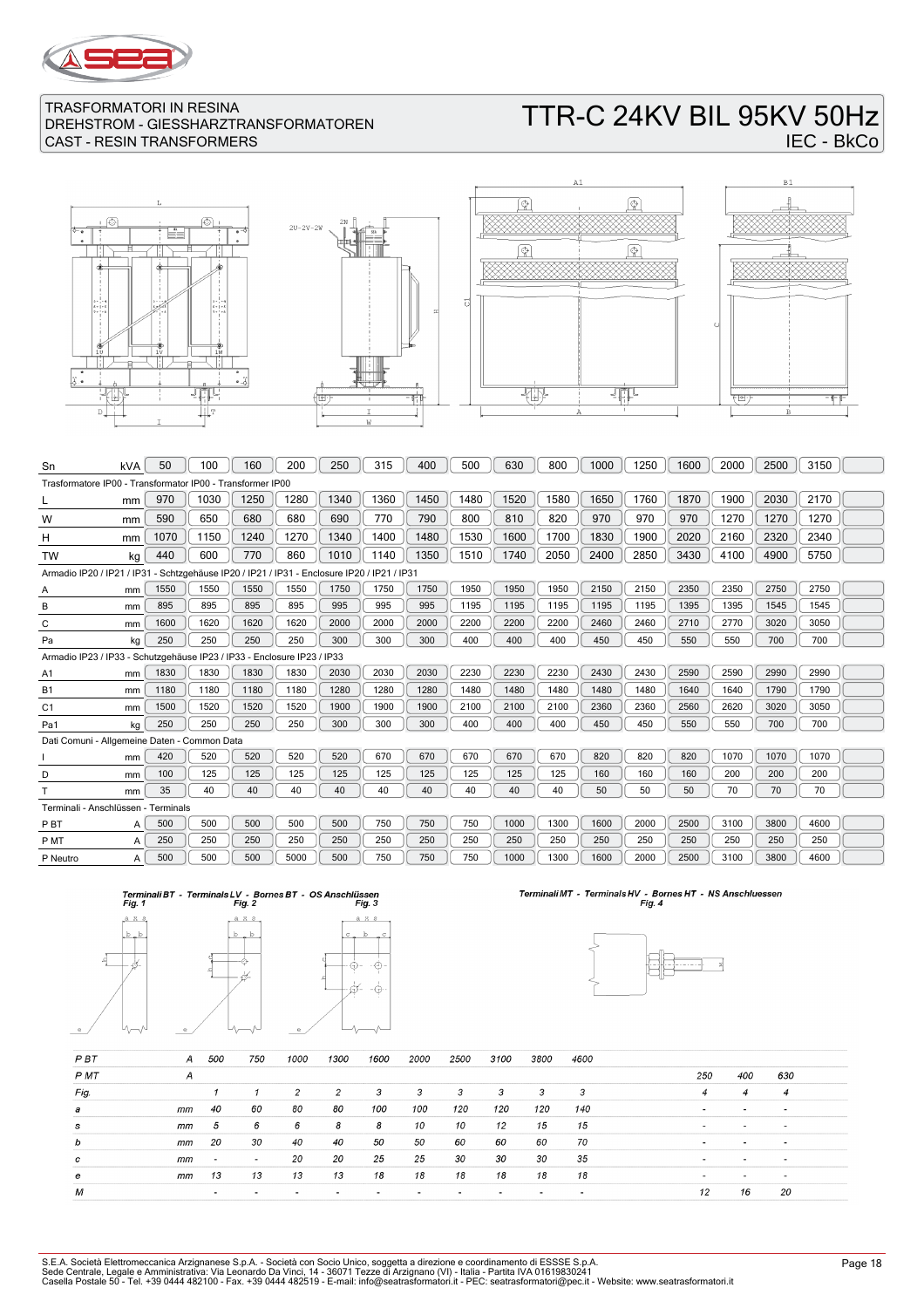

# TTR-CR 24KV BIL 95KV 50Hz

IEC - BkBo

| Tensione di riferimento<br>24/50/95 kV<br>Referenz-Spannung<br>Insulation level |            |       |       |       | Tensione secondaria a vuoto<br>No-load secondary voltage (off load) |       |       | Sekundärspannung im Led000 (415÷433 V (*) |       | Regolazione MT<br>OS - Anzapfungen<br>Tappings |       |       | ± 2 x 2.5 % |       | Gruppo vettoriale<br>Schaltgruppe<br>Vector group |       |       |                |
|---------------------------------------------------------------------------------|------------|-------|-------|-------|---------------------------------------------------------------------|-------|-------|-------------------------------------------|-------|------------------------------------------------|-------|-------|-------------|-------|---------------------------------------------------|-------|-------|----------------|
| Sn                                                                              | <b>kVA</b> | 50    | 100   | 160   | 200                                                                 | 250   | 315   | 400                                       | 500   | 630                                            | 630   | 800   | 1000        | 1250  | 1600                                              | 2000  | 2500  | 3150           |
| Po                                                                              | W          | 320   | 340   | 480   | 600                                                                 | 650   | 850   | 940                                       | 1100  | 1600                                           | 1250  | 1600  | 1800        | 2200  | 2400                                              | 3200  | 3600  | 4200           |
| Pcc $(75^{\circ} C)$                                                            | W          | 1550  | 1750  | 2500  | 3000                                                                | 3300  | 4150  | 4800                                      | 5700  | 6050                                           | 6800  | 8050  | 9600        | 11300 | 14000                                             | 16600 | 20100 | 24000          |
| Pcc (120° C)                                                                    | W          | 1700  | 2000  | 2900  | 3400                                                                | 3800  | 4800  | 5500                                      | 6600  | 7000                                           | 7800  | 9300  | 11000       | 13000 | 16100                                             | 19100 | 23100 | 27600          |
| Vcc (75° C)                                                                     | %          | 6     | 6     | 6     | 6                                                                   | 6     | 6     | 6                                         | 6     | 4                                              | 6     | 6     | 6           | 6     | 6                                                 | 6     | 6     | $\overline{7}$ |
| lo $(75^{\circ} C)$                                                             | %          | 3,3   | 2,6   | 2,3   | 2                                                                   | 1.8   | 1,6   | 1,4                                       | 1,3   | 1,4                                            | 1,2   | 1,1   | 10          | 0,9   | 0,8                                               | 0.75  | 0.7   | 0.65           |
| Lwa                                                                             | dB(A)      | 50    | 51    | 54    | 56                                                                  | 57    | 59    | 60                                        | 61    | 62                                             | 62    | 64    | 65          | 67    | 68                                                | 70    | 71    | 74             |
| Lpa(1mt)                                                                        | dB(A)      | 41    | 42    | 45    | 47                                                                  | 48    | 50    | 51                                        | 52    | 53                                             | 53    | 55    | 56          | 58    | 59                                                | 61    | 62    | 65             |
| n                                                                               | 4/4%       | 96,39 | 97,95 | 98,17 | 98,23                                                               | 98,44 | 98,44 | 98,59                                     | 98,66 | 98,8                                           | 98,74 | 98,81 | 98,87       | 98,93 | 98,99                                             | 99,02 | 99,06 | 99,11          |
| $\cos \varnothing = 1$                                                          | 3/4%       | 96,92 | 98,26 | 98,45 | 98,5                                                                | 98,68 | 98,67 | 98,8                                      | 98,86 | 98,95                                          | 98,94 | 98,99 | 99,05       | 99,1  | 99,15                                             | 99,17 | 99,21 | 99,26          |
| $75^\circ$ C                                                                    | 2/4%       | 97,25 | 98,47 | 98,64 | 98,67                                                               | 98,83 | 98,82 | 98,94                                     | 99    | 99,02                                          | 99,07 | 99,1  | 99,17       | 99,2  | 99,27                                             | 99,27 | 99,31 | 99,36          |
| n                                                                               | 4/4%       | 96,01 | 97,73 | 97,97 | 98,04                                                               | 98,27 | 98,27 | 98,43                                     | 98,51 | 98,67                                          | 98,6  | 98,68 | 98,75       | 98,81 | 98,87                                             | 98,91 | 98,96 | 99,02          |
| $\cos \varnothing = 0.9$                                                        | 3/4%       | 96,59 | 98,08 | 98,28 | 98,33                                                               | 98,54 | 98,52 | 98,67                                     | 98,74 | 98,84                                          | 98,82 | 98,88 | 98,94       | 99    | 99,06                                             | 99,08 | 99,12 | 99,17          |
| $75^{\circ}$ C                                                                  | 2/4%       | 96,95 | 98,3  | 98,49 | 98,52                                                               | 98,71 | 98.69 | 98,83                                     | 98,89 | 98,91                                          | 98,97 | 99,01 | 99,08       | 99,11 | 99,19                                             | 99,19 | 99,24 | 99,29          |
| n                                                                               | 4/4%       | 95,53 | 97,45 | 97,72 | 97,8                                                                | 98,06 | 98,05 | 98,24                                     | 98,33 | 98,5                                           | 98,43 | 98,51 | 98,6        | 98,67 | 98,73                                             | 98,78 | 98,83 | 98,89          |
| $\cos \varnothing = 0.8$                                                        | 3/4%       | 96,18 | 97.84 | 98.07 | 98.13                                                               | 98.36 | 98.34 | 98,51                                     | 98,58 | 98,69                                          | 98.68 | 98.74 | 98,81       | 98.87 | 98,94                                             | 98.97 | 99.02 | 99.07          |
| $75^\circ$ C                                                                    | 2/4%       | 96,58 | 98,09 | 98,3  | 98,34                                                               | 98,55 | 98,52 | 98,68                                     | 98,75 | 98,78                                          | 98,84 | 98,88 | 98,96       | 99    | 99,09                                             | 99,09 | 99,14 | 99,2           |
| le/In                                                                           |            | 14    | 13,5  | 13,5  | 13                                                                  | 13    | 12,5  | 12,5                                      | 12    | 13                                             | 12    | 11,5  | 11,5        | 11    | 11                                                | 10,5  | 10,5  | 10,5           |
| т                                                                               | sec.       | 0,08  | 0,09  | 0,09  | 0,1                                                                 | 0,1   | 0, 11 | 0, 12                                     | 0, 13 | 0, 15                                          | 0,14  | 0, 16 | 0,18        | 0,2   | 0,25                                              | 0,3   | 0,35  | 0,4            |
| In sec.                                                                         | A          | 72    | 144   | 231   | 289                                                                 | 361   | 455   | 577                                       | 722   | 909                                            | 909   | 1155  | 1443        | 1804  | 2309                                              | 2887  | 3608  | 4547           |
| Icc                                                                             | Α          | 1200  | 2400  | 3850  | 4817                                                                | 6017  | 7583  | 9617                                      | 12033 | 22725                                          | 15150 | 19250 | 24050       | 30067 | 38483                                             | 48117 | 60133 | 64957          |
| $RI(75^{\circ} C)$                                                              | %          | 3,1   | 1,75  | 1,56  | 1,5                                                                 | 1,32  | 1,32  | 1,2                                       | 1,14  | 0,96                                           | 1,08  | 1,01  | 0,96        | 0,9   | 0,88                                              | 0.83  | 0,8   | 0,76           |
| XI                                                                              | %          | 5,14  | 5,74  | 5,79  | 5,81                                                                | 5,85  | 5,85  | 5,88                                      | 5,89  | 3,88                                           | 5,9   | 5,91  | 5,92        | 5,93  | 5,94                                              | 5.94  | 5,95  | 6,96           |
| DV cos $\varnothing$ = 1                                                        | 4/4 %      | 3.23  | 1,91  | 1,73  | 1,67                                                                | 1,49  | 1,49  | 1,37                                      | 1,31  | 1,04                                           | 1,25  | 1,18  | 1,14        | 1,08  | 1,05                                              | 1.01  | 0.98  | $\mathbf{1}$   |
| DV cos $\varnothing$ = 0.9                                                      | 4/4%       | 5,08  | 4,17  | 4,03  | 3,99                                                                | 3,85  | 3,85  | 3,76                                      | 3,71  | 2,6                                            | 3,66  | 3,6   | 3,57        | 3,52  | 3,5                                               | 3,46  | 3,44  | 3,89           |
| DV cos $\varnothing$ = 0.8                                                      | 4/4 %      | 5,59  | 4,91  | 4,79  | 4,76                                                                | 4,64  | 4,64  | 4,57                                      | 4,53  | 3,13                                           | 4,49  | 4,44  | 4,41        | 4,37  | 4,35                                              | 4,32  | 4,3   | 4,92           |
| Qo                                                                              | kVAR       | 1,5   | 2,4   | 3,4   | 3,7                                                                 | 4,1   | 4,6   | 5,1                                       | 5,9   | 7,9                                            | 6,9   | 7,9   | 99,1        | 10    | 11,4                                              | 13,1  | 15,4  | 18             |
| Qf                                                                              | kVAR       | 1,9   | 4.9   | 8.1   | 10.2                                                                | 13    | 16.4  | 21.2                                      | 27.2  | 21.5                                           | 33.9  | 43.2  | 54.6        | 69    | 87.6                                              | 110.8 | 139.7 | 208.1          |

### Legenda

Sn = Potenza Po = Perdite a vuoto Pcc = Perdite a carico Vcc = Tensione di corto circuito Io = Corrente a vuoto Lwa = Potenza sonora Lpa = Pressione acustica η = Rendimento Ie/In = Corrente di inserzione T = Costante di tempo Ie/In In sec. = Corrente Icc = Corrente di corto circuito RI = Componente attiva della Vcc XI = Componente reattiva della Vcc DV = Caduta di tensione Qo = Potenza reattiva a vuoto Qf = Potenza reattiva a carico Pt = Peso trasformatore Pa = Peso armadio P BT = Portata terminali BT P MT = Portata terminali MT Tutte le caratteristiche tecniche riportate nel presente catalogo si riferiscono a trasformatori trifasi di distribuzione, con frequenza 50 Hz e temperatura ambiente di 40° C. Costruzioni in accordo a Norme IEC60076 Std. Caratteristiche e dati tecnici non sono impegnativi e possono essere variati senza preavviso. (\*) A richiesta

#### Legende

| Sn = Nennleistung<br>Po = Leerlaufverlusten<br>Pcc = Kurschlußverlusten<br>Vcc = Kurschlußspannung<br>lo = Leerlaufstrom<br>Lwa = Schalleistungspegel<br>Lpa = Schalldruckpegel<br>η = Wirkungsgrad<br>le/In = Einschaltstrom<br>T = Zeitkonstante le/In<br>In sec. $=$ Strom<br>Icc = Kurzschluss - Strom<br>RI = Wirkleistungsanteil der uk<br>XI = Blindeistungsanteil der uk<br>DV = Spannungsabfall<br>Qo = Kompensation im Leerlauf<br>Qf = Kompensation unter Last<br>Pt = Gewicht Transformator<br>Pa = Gewicht Schutzgehäuse<br>P BT = US Stromfähigkeit<br>P MT = OS Stromfähigkeit |
|-----------------------------------------------------------------------------------------------------------------------------------------------------------------------------------------------------------------------------------------------------------------------------------------------------------------------------------------------------------------------------------------------------------------------------------------------------------------------------------------------------------------------------------------------------------------------------------------------|
| Die auf diesem Katalog angegebenen<br>Technischen<br>Daten beziehen sich auf Drehstrom<br>Verteilungstransformatoren<br>mit einer Frequenz von 50 Hz und<br>Umgebungstemperatur von 40°C.                                                                                                                                                                                                                                                                                                                                                                                                     |
| Fertigung gemäß IEC60076 Standard.<br>Die technischen Daten sind nicht bindend;<br>diese<br>können ohne Mitteilung verändert werden.                                                                                                                                                                                                                                                                                                                                                                                                                                                          |

(\*) nach Anfrage

#### Legend

| Sn = Rating capacity<br>Po = No - load losses<br>Pcc = Load losses<br>Vcc = Impedance voltage                                                                                                      |
|----------------------------------------------------------------------------------------------------------------------------------------------------------------------------------------------------|
| lo = No - load current<br>Lwa = Sound power level<br>Lpa = Sound pressure levle<br>= Efficiency<br>$ e/ n =  n - r$ ush current                                                                    |
| T = Time constant le/In<br>In sec. = Secondary side current<br>Icc = Short circuit current<br>$RI =$ Active part of Vcc<br>XI = Reactive part of Vcc<br>DV = Voltage drop                          |
| Qo = No - load reactive power<br>Qf = Full load reactive power<br>Pt = Weight transformer<br>Pa = Weight enclosure<br>P BT = LV terminals max current<br>P MT = MT terminals max current           |
| All the techincal characteristics given in this<br>catalogue are referred to threephase<br>distribution<br>transformers, with frequency of 50 Hz and                                               |
| ambient temperature of 40°C.<br>Construction according to IEC60076 Std.<br>Characteristics and technical data are<br>quoted<br>without commitment; modifications reserved<br>without prior notice. |
| (*) On request                                                                                                                                                                                     |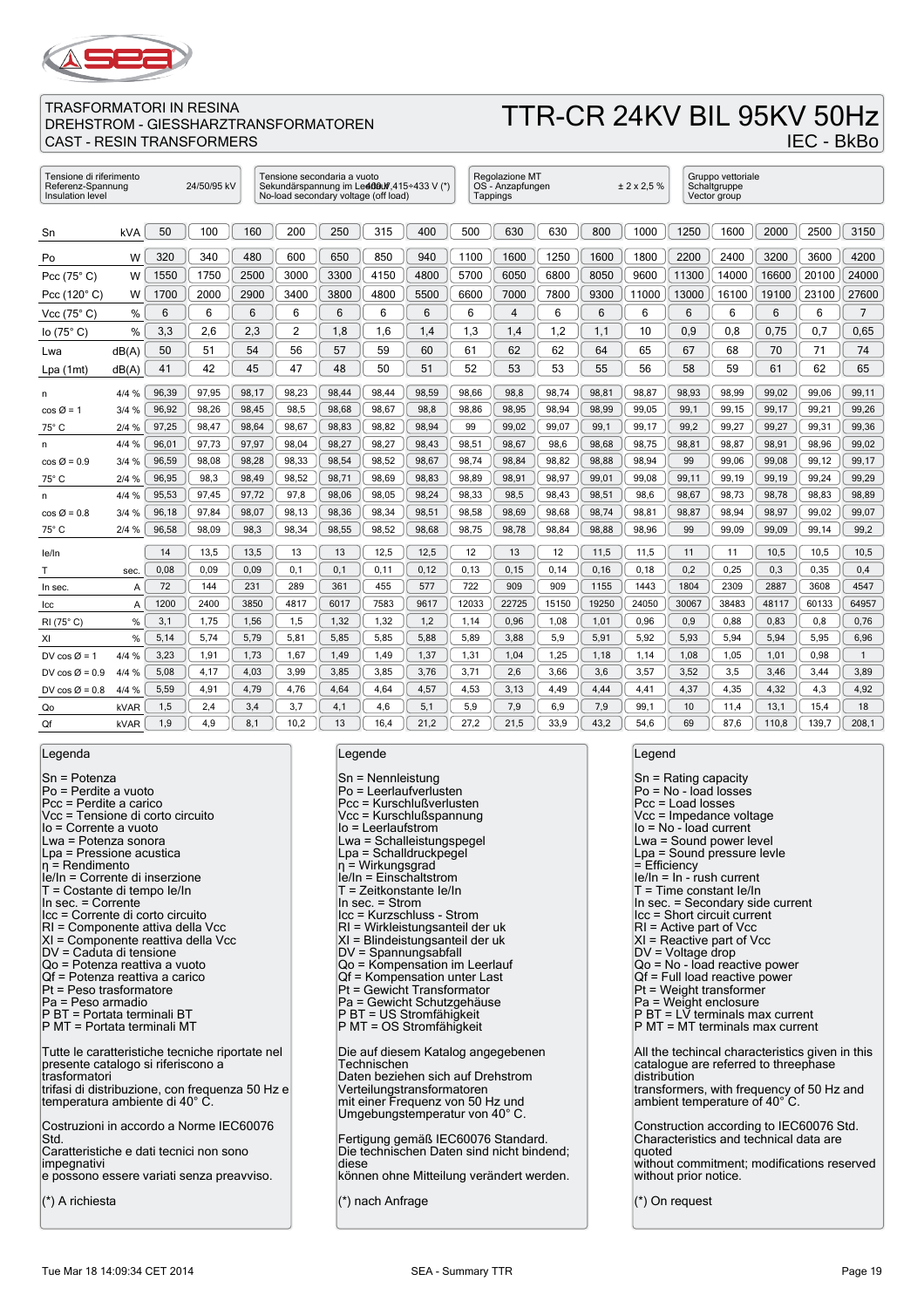

# TTR-CR 24KV BIL 95KV 50Hz IEC - BkBo

 $\overline{\mathbb{F}}$ 







| Sn                                                                                          | kVA | 50   | 100  | 160  | 200  | 250  | 315  | 400  | 500  | 630  | 630  | 800  | 1000 | 1250 | 1600 | 2000 | 2500 | 3150 |
|---------------------------------------------------------------------------------------------|-----|------|------|------|------|------|------|------|------|------|------|------|------|------|------|------|------|------|
| Trasformatore IP00 - Transformator IP00 - Transformer IP00                                  |     |      |      |      |      |      |      |      |      |      |      |      |      |      |      |      |      |      |
|                                                                                             | mm  | 970  | 1030 | 1250 | 1280 | 1340 | 1360 | 1450 | 1480 | 1580 | 1520 | 1580 | 1650 | 1760 | 1870 | 1900 | 2030 | 2170 |
| W                                                                                           | mm  | 590  | 650  | 680  | 680  | 690  | 770  | 790  | 800  | 800  | 810  | 820  | 970  | 970  | 970  | 1270 | 1270 | 1270 |
| н                                                                                           | mm  | 1070 | 1150 | 1240 | 1270 | 1340 | 1400 | 1480 | 1530 | 1700 | 1600 | 1700 | 1830 | 1900 | 2020 | 2160 | 2320 | 2340 |
| <b>TW</b>                                                                                   | kg  | 440  | 600  | 770  | 860  | 1010 | 1140 | 1350 | 1510 | 1960 | 1740 | 2050 | 2400 | 2850 | 3430 | 4100 | 4900 | 5750 |
| Armadio IP20 / IP21 / IP31 - Schtzgehäuse IP20 / IP21 / IP31 - Enclosure IP20 / IP21 / IP31 |     |      |      |      |      |      |      |      |      |      |      |      |      |      |      |      |      |      |
| Α                                                                                           | mm  | 1550 | 1550 | 1550 | 1550 | 1750 | 1750 | 1750 | 1950 | 1950 | 1950 | 1950 | 2150 | 2150 | 2350 | 2350 | 2750 | 2750 |
| B                                                                                           | mm  | 895  | 895  | 895  | 895  | 995  | 995  | 995  | 1195 | 1195 | 1195 | 1195 | 1195 | 1195 | 1395 | 1395 | 1545 | 1545 |
| C                                                                                           | mm  | 1600 | 1620 | 1620 | 1620 | 2000 | 2000 | 2000 | 2200 | 2200 | 2200 | 2200 | 2460 | 2460 | 2710 | 2770 | 3020 | 3050 |
| Pa                                                                                          | kg  | 250  | 250  | 250  | 250  | 300  | 300  | 300  | 400  | 400  | 400  | 400  | 450  | 450  | 550  | 550  | 700  | 700  |
| Armadio IP23 / IP33 - Schutzgehäuse IP23 / IP33 - Enclosure IP23 / IP33                     |     |      |      |      |      |      |      |      |      |      |      |      |      |      |      |      |      |      |
| A <sub>1</sub>                                                                              | mm  | 1830 | 1830 | 1830 | 1830 | 2030 | 2030 | 2030 | 2230 | 2230 | 2230 | 2230 | 2430 | 2430 | 2590 | 2590 | 2990 | 2990 |
| <b>B1</b>                                                                                   | mm  | 1180 | 1180 | 1180 | 1180 | 1280 | 1280 | 1280 | 1480 | 1480 | 1480 | 1480 | 1480 | 1480 | 1640 | 1640 | 1790 | 1790 |
| C <sub>1</sub>                                                                              | mm  | 1500 | 1520 | 1520 | 1520 | 1900 | 1900 | 1900 | 2100 | 2100 | 2100 | 2100 | 2360 | 2360 | 2560 | 2620 | 3020 | 3050 |
| Pa1                                                                                         | kg  | 250  | 250  | 250  | 250  | 300  | 300  | 300  | 400  | 400  | 400  | 400  | 450  | 450  | 550  | 550  | 700  | 700  |
| Dati Comuni - Allgemeine Daten - Common Data                                                |     |      |      |      |      |      |      |      |      |      |      |      |      |      |      |      |      |      |
|                                                                                             | mm  | 420  | 520  | 520  | 520  | 520  | 670  | 670  | 670  | 670  | 670  | 670  | 820  | 820  | 820  | 1070 | 1070 | 1070 |
| D                                                                                           | mm  | 100  | 125  | 125  | 125  | 125  | 125  | 125  | 125  | 125  | 125  | 125  | 160  | 160  | 160  | 200  | 200  | 200  |
|                                                                                             | mm  | 35   | 40   | 40   | 40   | 40   | 40   | 40   | 40   | 40   | 40   | 40   | 50   | 50   | 50   | 70   | 70   | 70   |
| Terminali - Anschlüssen - Terminals                                                         |     |      |      |      |      |      |      |      |      |      |      |      |      |      |      |      |      |      |
| P <sub>B</sub> T                                                                            | A   | 500  | 500  | 500  | 500  | 500  | 750  | 750  | 750  | 1000 | 1000 | 1300 | 1600 | 2000 | 2500 | 3100 | 3800 | 4600 |
| P MT                                                                                        | A   | 250  | 250  | 250  | 250  | 250  | 250  | 250  | 250  | 250  | 250  | 250  | 250  | 250  | 250  | 250  | 250  | 250  |
| P Neutro                                                                                    | A   | 500  | 500  | 500  | 500  | 500  | 750  | 750  | 750  | 1000 | 1000 | 1300 | 1600 | 2000 | 2500 | 3100 | 3800 | 4600 |
|                                                                                             |     |      |      |      |      |      |      |      |      |      |      |      |      |      |      |      |      |      |





# Terminali MT - Terminals HV - Bornes HT - NS Anschluessen<br>Fig. 4



| P <sub>B</sub> T | А  | 500                      | 750                      | 1000 | 1300 | 1600 | 2000 | 2500 | 3100 | 3800 | 4600 |                |                          |                          |  |
|------------------|----|--------------------------|--------------------------|------|------|------|------|------|------|------|------|----------------|--------------------------|--------------------------|--|
| P MT             | А  |                          |                          |      |      |      |      |      |      |      |      | 250            | 400                      | 630                      |  |
| Fig.             |    |                          |                          | 2    | 2    | 3    | 3    | 3    | 3    | з    | 3    | $\overline{4}$ | 4                        | $\overline{4}$           |  |
| а                | mm | 40                       | 60                       | 80   | 80   | 100  | 100  | 120  | 120  | 120  | 140  |                | $\overline{\phantom{a}}$ |                          |  |
| s                | mm | 5                        | 6                        | 6    | 8    | 8    | 10   | 10   | 12   | 15   | 15   | . .            | $\overline{\phantom{0}}$ | $\overline{\phantom{0}}$ |  |
| b                | mm | 20                       | 30                       | 40   | 40   | 50   | 50   | 60   | 60   | 60   | 70   |                | $\overline{\phantom{a}}$ | $\sim$                   |  |
| c                | mm | $\overline{\phantom{a}}$ | $\overline{\phantom{a}}$ | 20   | 20   | 25   | 25   | 30   | 30   | 30   | 35   | . .            | $\overline{\phantom{0}}$ | $\,$                     |  |
| е                | mm | 13                       | 13                       | 13   | 13   | 18   | 18   | 18   | 18   | 18   | 18   |                |                          |                          |  |
| М                |    |                          |                          |      |      |      |      |      |      |      |      | 12             | 16                       | 20                       |  |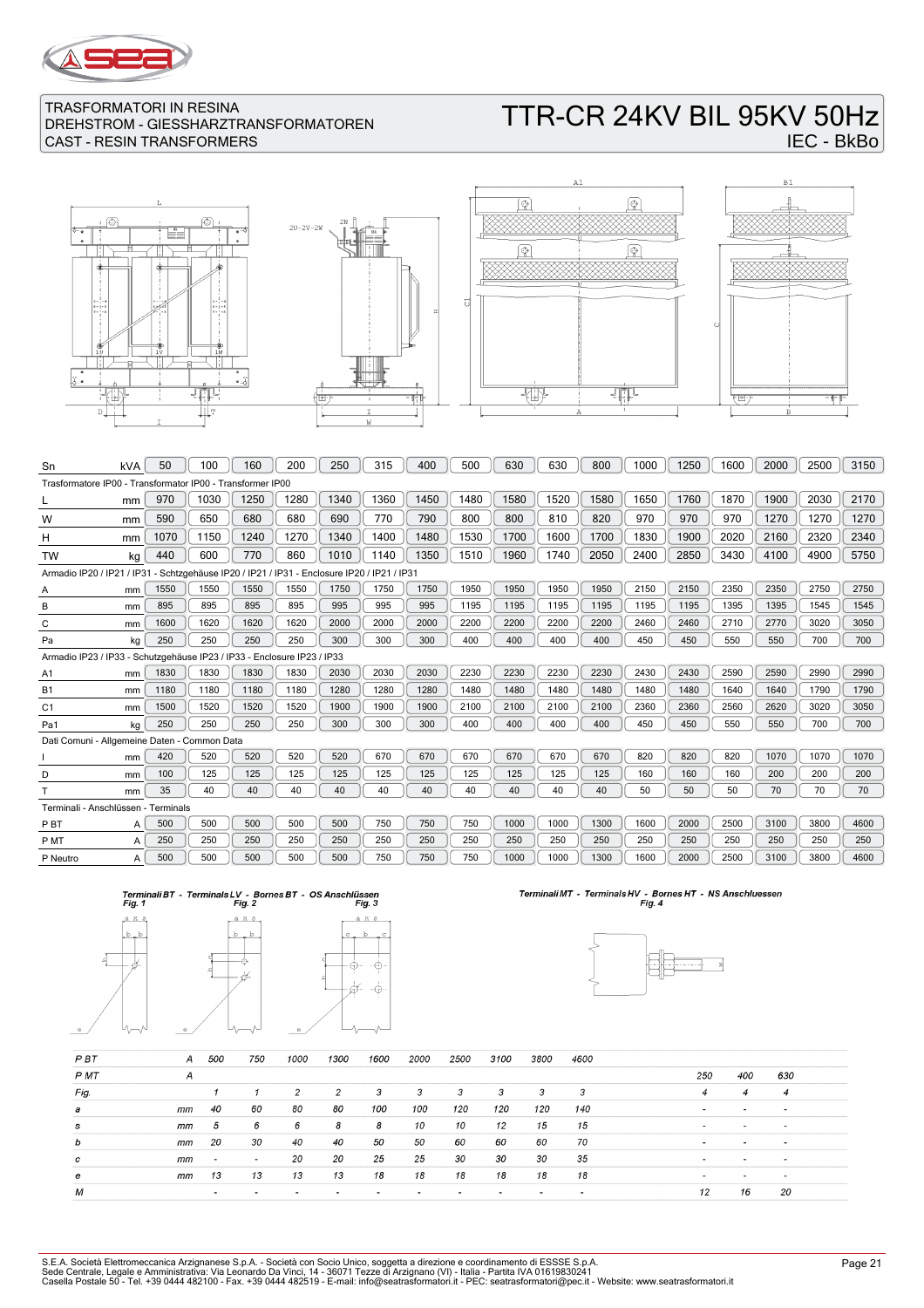

# TTR-CRR 24KV BIL 95KV 50Hz

IEC - AkBo

### TRASFORMATORI IN RESINA DREHSTROM - GIESSHARZTRANSFORMATOREN CAST - RESIN TRANSFORMERS

| Tensione di riferimento<br>24/50/95 kV<br>Referenz-Spannung<br>Insulation level |            |       |       | Tensione secondaria a vuoto<br>No-load secondary voltage (off load) |       | Sekundärspannung im Led080f, 415÷433 V (*) |       | Regolazione MT<br>OS - Anzapfungen<br>Tappings |       |       | ± 2 x 2.5 % |       | Gruppo vettoriale<br>Schaltgruppe<br>Vector group |       |       | Dyn11, Dyn5(*) |       |       |
|---------------------------------------------------------------------------------|------------|-------|-------|---------------------------------------------------------------------|-------|--------------------------------------------|-------|------------------------------------------------|-------|-------|-------------|-------|---------------------------------------------------|-------|-------|----------------|-------|-------|
| Sn                                                                              | <b>kVA</b> | 50    | 100   | 160                                                                 | 200   | 250                                        | 315   | 400                                            | 500   | 630   | 630         | 800   | 1000                                              | 1250  | 1600  | 2000           | 2500  | 3150  |
|                                                                                 |            |       |       |                                                                     |       |                                            |       |                                                |       |       |             |       |                                                   |       |       |                |       |       |
| Po                                                                              | W          | 320   | 340   | 480                                                                 | 600   | 650                                        | 850   | 940                                            | 1100  | 1600  | 1250        | 1600  | 1800                                              | 2200  | 2400  | 3200           | 3600  | 4200  |
| Pcc $(75^{\circ} C)$                                                            | W          | 1280  | 1500  | 2150                                                                | 2400  | 2850                                       | 3400  | 3900                                           | 4600  | 5100  | 5700        | 6800  | 7800                                              | 9600  | 11600 | 13500          | 17000 | 20000 |
| Pcc (120° C)                                                                    | W          | 1400  | 1700  | 2500                                                                | 2800  | 3300                                       | 3900  | 4500                                           | 5300  | 5900  | 6600        | 7800  | 9000                                              | 11000 | 13300 | 15500          | 19600 | 23000 |
| Vcc (75° C)                                                                     | %          | 6     | 6     | 6                                                                   | 6     | 6                                          | 6     | 6                                              | 6     | 4     | 6           | 6     | 6                                                 | 6     | 6     | 6              | 6     | 7     |
| lo $(75^{\circ} C)$                                                             | %          | 3.1   | 2,4   | 2,2                                                                 | 1,9   | 1.7                                        | 1,5   | 1,3                                            | 1,2   | 1,3   | 1,1         | 1     | 0.9                                               | 0.8   | 0.7   | 0.65           | 0.6   | 0,55  |
| Lwa                                                                             | dB(A)      | 50    | 51    | 54                                                                  | 56    | 57                                         | 59    | 60                                             | 61    | 62    | 62          | 64    | 65                                                | 67    | 68    | 70             | 71    | 74    |
| Lpa (1mt)                                                                       | dB(A)      | 41    | 42    | 45                                                                  | 47    | 48                                         | 50    | 51                                             | 52    | 53    | 53          | 55    | 56                                                | 58    | 59    | 61             | 62    | 65    |
| n                                                                               | 4/4 %      | 96,9  | 98,19 | 98,38                                                               | 98,52 | 98,62                                      | 98,67 | 98,8                                           | 98,87 | 98,95 | 98,91       | 98,96 | 99,05                                             | 99,06 | 99,13 | 99,17          | 99,18 | 99,24 |
| $\cos \varnothing = 1$                                                          | 3/4%       | 97,3  | 98,45 | 98,61                                                               | 98,72 | 98,81                                      | 98,84 | 98,97                                          | 99,03 | 99,06 | 99,07       | 99,1  | 99,18                                             | 99,2  | 99,26 | 99,29          | 99,3  | 99,35 |
| $75^\circ$ C                                                                    | 2/4%       | 97,5  | 98,59 | 98,74                                                               | 98,81 | 98,92                                      | 98,93 | 99,05                                          | 99,11 | 99,1  | 99,16       | 99,18 | 99,26                                             | 99,27 | 99,34 | 99,35          | 99,38 | 99,42 |
| n                                                                               | 4/4 %      | 96,57 | 98    | 98,21                                                               | 98,36 | 98,47                                      | 98,52 | 98,67                                          | 98,75 | 98,83 | 98,79       | 98,85 | 98,94                                             | 98,96 | 99,04 | 99,08          | 99,09 | 99,15 |
| $\cos \varnothing = 0.9$                                                        | 3/4%       | 97,01 | 98,28 | 98,46                                                               | 98,58 | 98,68                                      | 98,72 | 98,85                                          | 98,92 | 98,96 | 98,96       | 99,01 | 99,09                                             | 99,11 | 99,18 | 99,21          | 99,23 | 99,28 |
| 75° C                                                                           | 2/4 %      | 97,23 | 98,44 | 98,61                                                               | 98,68 | 98,8                                       | 98,81 | 98,95                                          | 99,01 | 99    | 99,07       | 99,09 | 99,17                                             | 99,19 | 99,27 | 99,27          | 99,31 | 99,36 |
| n                                                                               | 4/4 %      | 96,15 | 97,75 | 97,99                                                               | 98,16 | 98.28                                      | 98.34 | 98.51                                          | 98,6  | 98,69 | 98,64       | 98,7  | 98,81                                             | 98,83 | 98,92 | 98,97          | 98,98 | 99,05 |
| $\cos \varnothing = 0.8$                                                        | 3/4%       | 96,65 | 98,07 | 98,27                                                               | 98,4  | 98,52                                      | 98,56 | 98,71                                          | 98,79 | 98,83 | 98,83       | 98,88 | 98,98                                             | 99    | 99,08 | 99,11          | 99,13 | 99,19 |
| 75° C                                                                           | 2/4%       | 96,9  | 98,24 | 98,44                                                               | 98,52 | 98,66                                      | 98,67 | 98.82                                          | 98,89 | 98,87 | 98,95       | 98,98 | 99,07                                             | 99.09 | 99.18 | 99.18          | 99,22 | 99,28 |
| le/In                                                                           |            | 14    | 13,5  | 13,5                                                                | 13    | 13                                         | 12,5  | 12,5                                           | 12    | 13    | 12          | 11,5  | 11,5                                              | 11    | 11    | 10,5           | 10,5  | 10,5  |
|                                                                                 | sec.       | 0,08  | 0,09  | 0,09                                                                | 0,1   | 0,1                                        | 0, 11 | 0, 12                                          | 0, 13 | 0,15  | 0,14        | 0, 16 | 0, 18                                             | 0,2   | 0,25  | 0,3            | 0,35  | 0,4   |
| In sec.                                                                         | A          | 72    | 144   | 231                                                                 | 289   | 361                                        | 455   | 577                                            | 722   | 909   | 909         | 1155  | 1443                                              | 1804  | 2309  | 2887           | 3608  | 4547  |
| Icc                                                                             | A          | 1200  | 2400  | 3850                                                                | 4817  | 6017                                       | 7583  | 9617                                           | 12033 | 22725 | 15150       | 19250 | 24050                                             | 30067 | 38483 | 48117          | 60133 | 64957 |
| $RI(75^{\circ} C)$                                                              | %          | 2,56  | 1,5   | 1,34                                                                | 1,2   | 1,14                                       | 1,08  | 0,98                                           | 0,92  | 0,81  | 0,9         | 0,85  | 0,78                                              | 0,77  | 0,73  | 0,68           | 0,68  | 0,63  |
| XI                                                                              | %          | 5,43  | 5,81  | 5,85                                                                | 5,88  | 5,89                                       | 5,9   | 5,92                                           | 5,93  | 3,92  | 5,93        | 5,94  | 5,95                                              | 5,95  | 5,96  | 5,96           | 5,96  | 6,97  |
| DV cos $\varnothing$ = 1                                                        | 4/4 %      | 2,71  | 1,67  | 1,51                                                                | 1,37  | 1,31                                       | 1,25  | 1,15                                           | 1,1   | 0,89  | 1,08        | 1,03  | 0,96                                              | 0,95  | 0,9   | 0,85           | 0,86  | 0,88  |
| DV cos $\varnothing$ = 0.9                                                      | 4/4 %      | 4,74  | 3,99  | 3,87                                                                | 3,76  | 3,71                                       | 3,66  | 3,58                                           | 3,53  | 2,49  | 3,52        | 3,48  | 3,42                                              | 3,41  | 3,38  | 3,33           | 3,34  | 3,79  |
| DV cos $\varnothing$ = 0.8                                                      | 4/4 %      | 5,34  | 4,76  | 4,66                                                                | 4,57  | 4,53                                       | 4,49  | 4,42                                           | 4,38  | 3,03  | 4,37        | 4,33  | 4,29                                              | 4,28  | 4,25  | 4,21           | 4,22  | 4,83  |
| Qo                                                                              | kVAR       | 1,4   | 2,2   | 3,3                                                                 | 3,5   | 3,9                                        | 4,2   | 4,7                                            | 5,4   | 7,3   | 6,2         | 7,1   | 7,9                                               | 8,7   | 9,8   | 11,1           | 12,8  | 14,8  |
| Qf                                                                              | kVAR       | 2,2   | 5.1   | 8.3                                                                 | 10.6  | 13,3                                       | 15.9  | 21.7                                           | 25.6  | 22.2  | 34.8        | 44.2  | 55.7                                              | 69.5  | 89    | 111.8          | 140.8 | 211,6 |

Legenda

Sn = Potenza Po = Perdite a vuoto Pcc = Perdite a carico Vcc = Tensione di corto circuito Io = Corrente a vuoto Lwa = Potenza sonora Lpa = Pressione acustica η = Rendimento Ie/In = Corrente di inserzione T = Costante di tempo Ie/In In sec. = Corrente Icc = Corrente di corto circuito RI = Componente attiva della Vcc XI = Componente reattiva della Vcc DV = Caduta di tensione Qo = Potenza reattiva a vuoto Qf = Potenza reattiva a carico Pt = Peso trasformatore Pa = Peso armadio P BT = Portata terminali BT P MT = Portata terminali MT Tutte le caratteristiche tecniche riportate nel presente catalogo si riferiscono a trasformatori trifasi di distribuzione, con frequenza 50 Hz e temperatura ambiente di 40° C. Costruzioni in accordo a Norme IEC60076 Std. Caratteristiche e dati tecnici non sono impegnativi e possono essere variati senza preavviso. (\*) A richiesta

#### Legende

| Die auf diesem Katalog angegebenen<br>Technischen<br>Daten beziehen sich auf Drehstrom<br>Verteilungstransformatoren<br>mit einer Frequenz von 50 Hz und<br>Umgebungstemperatur von 40°C.<br>Fertigung gemäß IEC60076 Standard.<br>Die technischen Daten sind nicht bindend;<br>diese<br>können ohne Mitteilung verändert werden. | Sn = Nennleistung<br>Po = Leerlaufverlusten<br>Pcc = Kurschlußverlusten<br>Vcc = Kurschlußspannung<br>lo = Leerlaufstrom<br>Lwa = Schalleistungspegel<br>Lpa = Schalldruckpegel<br>η = Wirkungsgrad<br>le/In = Einschaltstrom<br>T = Zeitkonstante le/In<br>In sec. $=$ Strom<br>Icc = Kurzschluss - Strom<br>RI = Wirkleistungsanteil der uk<br>XI = Blindeistungsanteil der uk<br>DV = Spannungsabfall<br>Qo = Kompensation im Leerlauf<br>Qf = Kompensation unter Last<br>Pt = Gewicht Transformator<br>Pa = Gewicht Schutzgehäuse<br>P BT = US Stromfähigkeit<br>P MT = OS Stromfähigkeit |
|-----------------------------------------------------------------------------------------------------------------------------------------------------------------------------------------------------------------------------------------------------------------------------------------------------------------------------------|-----------------------------------------------------------------------------------------------------------------------------------------------------------------------------------------------------------------------------------------------------------------------------------------------------------------------------------------------------------------------------------------------------------------------------------------------------------------------------------------------------------------------------------------------------------------------------------------------|
|                                                                                                                                                                                                                                                                                                                                   |                                                                                                                                                                                                                                                                                                                                                                                                                                                                                                                                                                                               |
|                                                                                                                                                                                                                                                                                                                                   |                                                                                                                                                                                                                                                                                                                                                                                                                                                                                                                                                                                               |

(\*) nach Anfrage

### Legend

| Sn = Rating capacity<br>Po = No - load losses<br>Pcc = Load losses<br>Vcc = Impedance voltage<br>lo = No - load current<br>Lwa = Sound power level<br>Lpa = Sound pressure levle<br>$=$ Efficiency<br>$ e/ n =  n - r$ ush current<br>T = Time constant le/In<br>In sec. = Secondary side current<br>Icc = Short circuit current<br>$RI =$ Active part of Vcc<br>XI = Reactive part of Vcc<br>DV = Voltage drop<br>Qo = No - load reactive power<br>Qf = Full load reactive power<br>Pt = Weight transformer<br>Pa = Weight enclosure<br>P BT = LV terminals max current<br>P MT = MT terminals max current |
|-------------------------------------------------------------------------------------------------------------------------------------------------------------------------------------------------------------------------------------------------------------------------------------------------------------------------------------------------------------------------------------------------------------------------------------------------------------------------------------------------------------------------------------------------------------------------------------------------------------|
| All the techincal characteristics given in this<br>catalogue are referred to threephase<br>distribution<br>transformers, with frequency of 50 Hz and<br>ambient temperature of 40°C.                                                                                                                                                                                                                                                                                                                                                                                                                        |
| Construction according to IEC60076 Std.<br>Characteristics and technical data are<br>quoted<br>without commitment; modifications reserved<br>without prior notice.                                                                                                                                                                                                                                                                                                                                                                                                                                          |
| (*) On request                                                                                                                                                                                                                                                                                                                                                                                                                                                                                                                                                                                              |